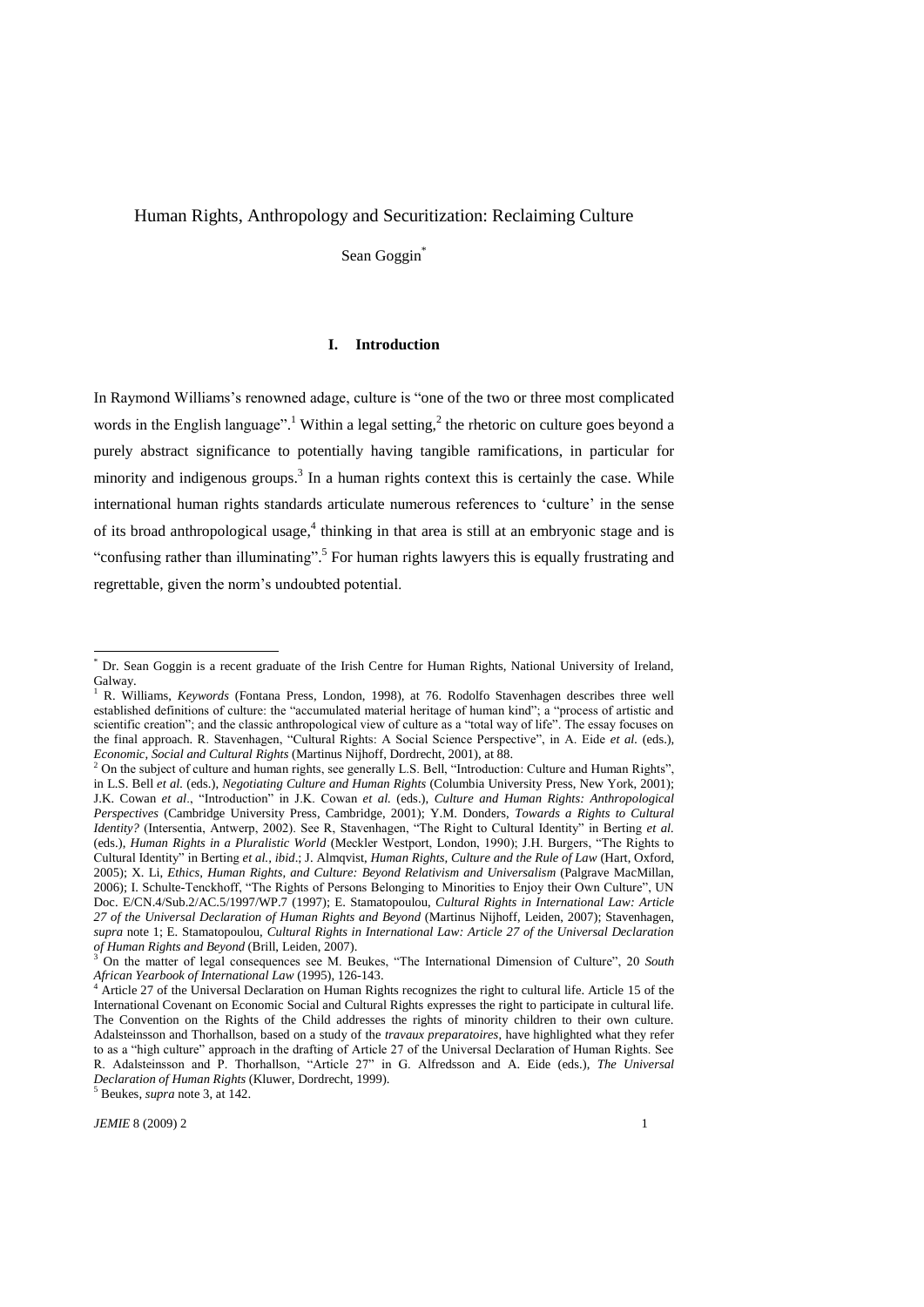Against this challenging legal landscape, culture has again returned to the political frontlines. The hostile post-9/11 atmosphere has seen the emergence of the concept as a marked feature of the securitization debate, with some Western states reconfiguring notions of national identity.<sup>6</sup> In Britain, for example, Tony Blair marked the attacks in London by reassessing the very concept of British cultural identity. These have been 'top-down' state-led abstractions, with minorities scarcely involved. Following the monumental ethnic victories of the 1960s, is it possible that we are witnessing the beginnings of a redrawing of the culture map? Of course for states, the place of 'the other' has been an eternally delicate matter, what with its perceived complications for the national vision. Thus, the question is: how do we progress from here?

The article is aimed at the chasm between the currents needs of minorities in this hostile setting and the uncertain character of the normative protection of culture. The discourse from anthropology has rightly highlighted the value of its field-based theory for human rights law.<sup>7</sup> The author strongly echoes this sentiment, as its thinking is 'grounded' in the day-to-day life of communities, captured through the eyes of the reflexive anthropologists who typically spend substantial periods of time living among their subjects. In the context of the ongoing and intense cultural dialogue the time is ripe for cold reflection, particularly in terms of the legal protection of culture. With a view to bringing an element of clarity to the murky area of culture, the author suggests a model for human rights law based on a fusion of classic and contemporary thinking. Because the configuration is thought to capture the necessary scope of legal protection (i.e. what the law must protect), its application is likely to result in enhanced protection for the rights of minorities and indigenous groups. Thus far, there has been strikingly sparse engagement by anthropologists in the broad debate on culture and multiculturalism.<sup>8</sup> It seems timely to address this unfortunate lacuna.

<sup>&</sup>lt;sup>6</sup> A number of prominent examples are cited here. On the situation on Europe, see L. Fekete, "Anti-Muslim Racism and the European Security State", 46 *Race and Class* (2004), 3-29; on the secularization measures in France, see generally E. Thomas, "Keeping Identity at a Distance: Explaining France's new Legal Restrictions on the Islamic Headscarf", 29 *Ethnic and Racial Studies* (2006), 237-259; on Australia, see B.R. Vaughn, **"**Australia's Strategic Identity Post-September 11 in Context: Implications for the War against Terror in Southeast Asia", 26 *Contemporary Southeast Asia* (2004), 94-115. For an anthropological critique of the current events, see M. Mandani, "Good Muslim, Bad Muslim: A Political Perspective on Culture and Terrorism‖, 104 *American Anthropologist* (2002), 766-775.

<sup>&</sup>lt;sup>7</sup> J.K. Cowan, "Cultural and Rights after Culture and Rights", 108 *American Anthropologist* (2006), 9-24. <sup>8</sup> S.D. Scott, "Culture in Political Theory", 31 *Political Theory* (2003), 92-115, at 94-95.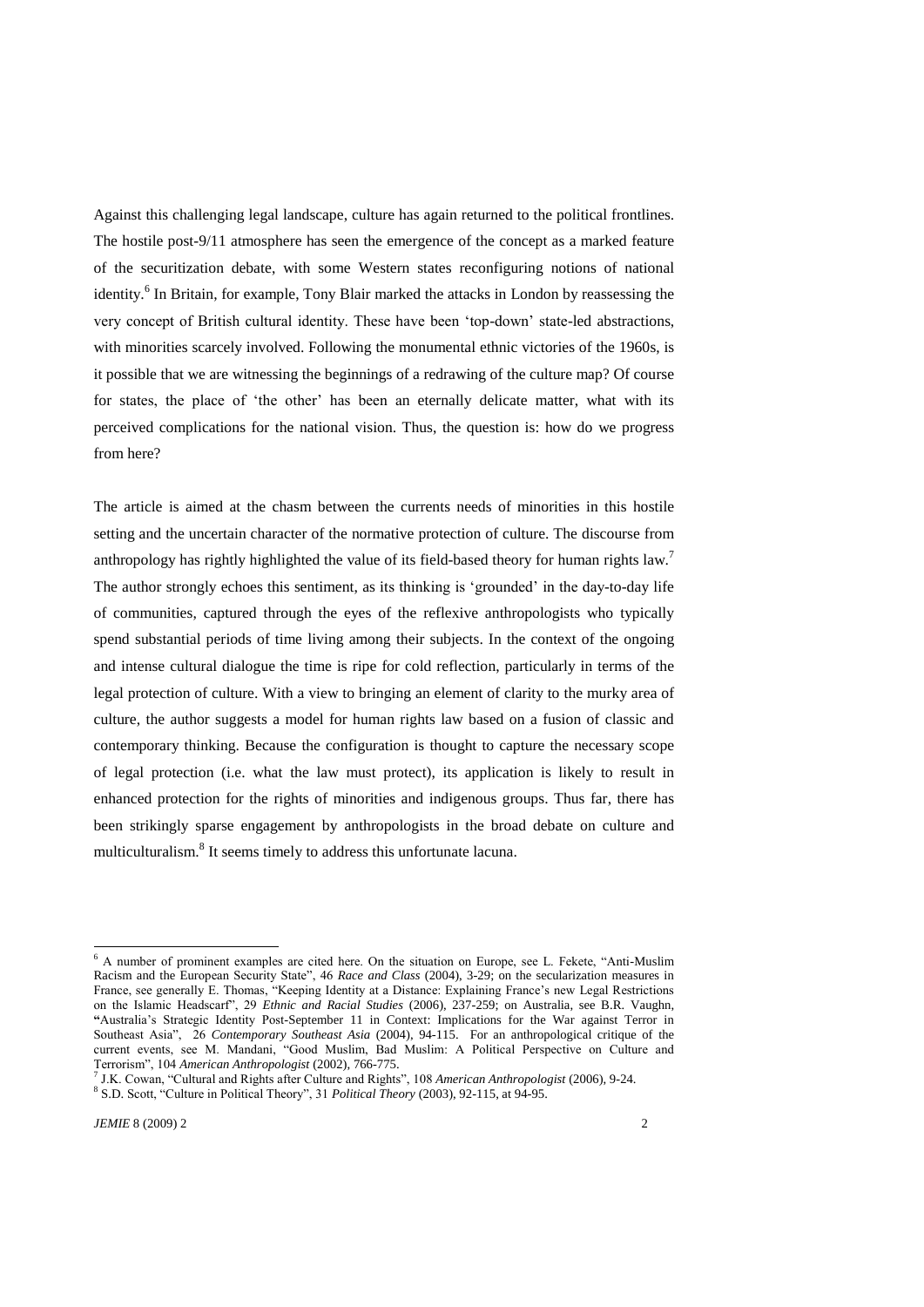To that end, the article considers, in the first section, the contemporary, post-9/11 significance of culture. It then examines the classic ‗total way of life' model and its relevance for legal process, before turning to the distinctive meaning/behaviour schools, again out of empathy with the new legal setting. In the fourth section, the paper considers the 'new approaches' that have emerged within anthropology since the 1970s, including a more dynamic understanding of culture that argues for amalgamation with the classic school. The fifth section goes on to examine the issues that arise from the role of the anthropologist, while the sixth section considers the controversial question of cultural relativism. Finally, the author addresses the crucial matter of the cross-disciplinary transference of the model to a legal context.

## **II. The (Re)Politicization of Culture**

The new millennium has witnessed the extraordinary return of culture (if ever it vanished) to the political centre-stage.<sup>9</sup> For states, the debate surrounding the place of 'the other' has been a perennially sensitive one, and one that has been revisited in recent years. The situation has been gravely accentuated, if not entirely provoked, by the current 'war against terror' and the harsh ramifications of this for minority communities.<sup>10</sup> Under a veil of securitization, we are witnessing a fundamental reassessment of state—minority relations and national identity. In many Western states the multiculturalism debate is firmly back on the table. For minority communities touched by this unfortunate trend, this is a troubling time.<sup>11</sup> McGoldrick captures this mood as follows:

A series of events and issues have combined to put the concept of multiculturalism back at centre stage in Western states. These include the attacks on the United States on 11 September 2001 and the securitisation measures taken in response by many states around the world. It has been alleged that many of these measures have disproportionately affected particular cultural groups and have weakened the degrees of respect and tolerance accorded to them by other groups. Secondly, there is the rise of religious fundamentalism, particularly when allied to political Islam. The war on terrorism and controlling extreme religious groups are daunting challenges that attract

<sup>&</sup>lt;sup>9</sup> McGoldrick addresses this in terms of human rights. D. McGoldrick, "Multiculturalism and its Discontents", 5 *Human Rights Law Review* (2005), 27-56.

<sup>&</sup>lt;sup>10</sup> On the question of human rights and the 'war on terror', see P. Hoffman, "Terrorism and Human Rights", 26 *Human Rights Quarterly* (2004), 932-955; R. Foot, "Collateral Damage: Human Rights Consequences of Counterterrorist Action in the Asia-Pacific", 81 *International Affairs* (2005), 411-425.

<sup>&</sup>lt;sup>11</sup> On the growing right-wing and anti-diversity trend among states, see V. Stolcke, "Cultural Fundamentalism", in *World Culture Report 2000: Cultural Diversity, Conflict and Pluralism* (UNESCO Publishing, Paris, 2000).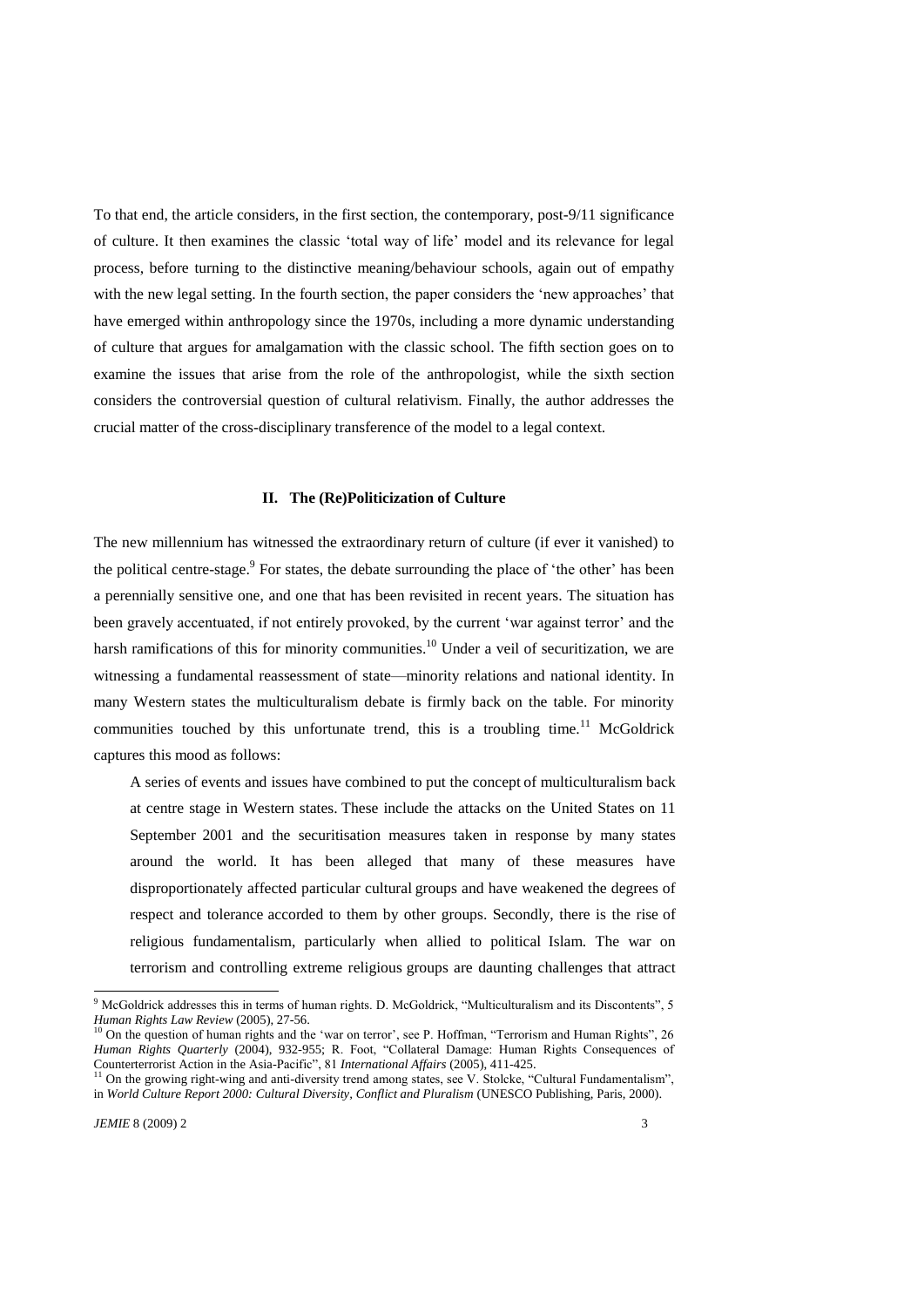much political and legal attention. However, the real practice of multiculturalism is found in the way hundreds of aspects of daily life are resolved. Among the practical issues are the application of personal religious laws concerning families, children and property, the application of employment and health and safety law to religious groups, the dissolution of Islamic political parties (for example, in Turkey), the regulation of Islamic clothing in the workplace or in educational facilities (for example, the hijab (headscarf)/jilbab debate in France, Germany, the UK, Turkey and many other countries)[…] and the control of burials (for example, in Switzerland). Another interesting case study is the multicultural arrangements that came out of the Good Friday/Belfast multiparty agreement in Northern Ireland, where one of the subsequent legal consequences was the amendment of the Irish constitution to "recognize diversity" of identities and traditions".<sup>12</sup>

Britain, in many ways, exemplifies these cultural challenges, as it has been such an intense focus for many of these issues. $13$  At the very least it may be said of Britain that it currently has a 'strained' relationship with its minority groups and in particular with its Muslim communities. In December 2006, Tony Blair delivered a controversial speech on multiculturalism in Britain, focusing on the theme of common British values in what was in essence a reassessment of British identity:

But this is, in truth, not what I mean when I talk of integration. Integration, in this context, is not about culture or lifestyle. It is about values. It is about integrating at the point of shared, common unifying British values. It isn't about what defines us as people, but as citizens, the rights and duties that go with being a member of our society.

Christians, Jews, Muslims, Hindus, Sikhs and other faiths have a perfect right to their own identity and religion, to practise their faith and to conform to their culture. This is what multicultural, multi-faith Britain is about. That is what is legitimately distinctive.

But when it comes to our essential values – belief in democracy, the rule of law, tolerance, equal treatment for all, respect for this country and its shared heritage – then that is where we come together, it is what we hold in common; it is what gives us the

<sup>12</sup> McGoldrick, *supra* note 9, at 29-30.

<sup>13</sup> See generally T. Abbas, "Muslim Minority in Britain: Integration, Multiculturalism and Radicalism in the Post-7/7 Period", 28 *Journal of Intercultural Studies* (2007), 287-300. See the report by the Commission on British Muslims and Islamophobia, "Islamophobia: Issues, Challenges and Action" (Trentham Books, Stoke on Trent, 2004).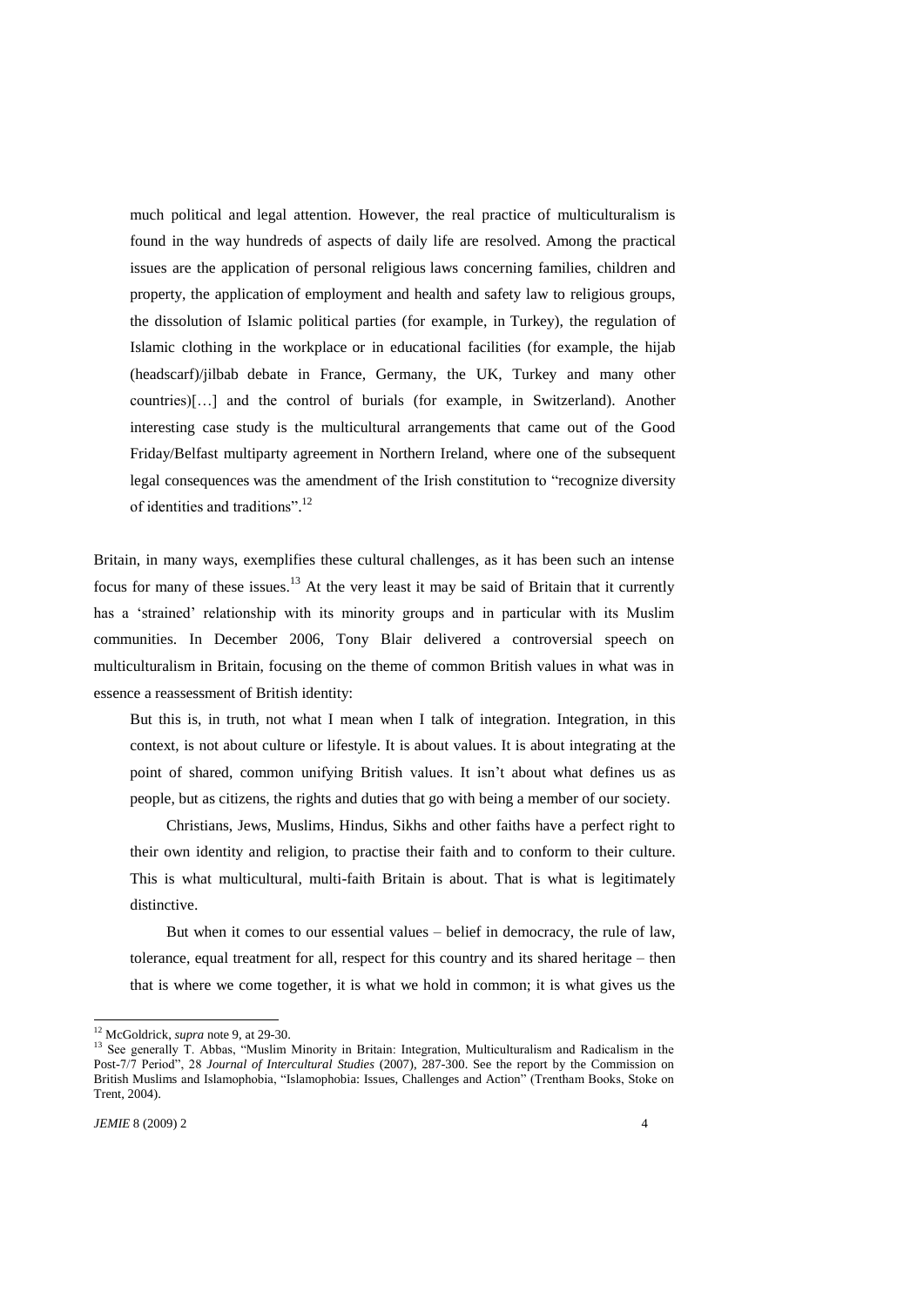right to call ourselves British. At that point no distinctive culture or religion supersede our duty to be part of an integrated United Kingdom.<sup>14</sup>

Put simply, Blair wants cultural diversity but common values.<sup>15</sup> This is evidently to assume that culture and values are distinct concepts. Terry Eagleton rightly sees the issue as a cultural one:

Tony Blair believes in a common culture […] It is just that what Blair means by a common culture is that everyone should share his values so that they won't bomb tube stations. In fact, no cultural value is ever extended to large groups of newcomers without being changed in the process. This is why the Blair project is wet behind the ears as well as culturally supremacist. There is no assumption in Downing Street that such values might be challenged or transformed in the process […]

A truly common culture is not one in which we all think alike, or in which we all believe that fairness is next to godliness, but one in which everyone is allowed to be in on the project of cooperatively shaping a common way of life.<sup>16</sup>

Culture, however, is not a state policy, but a process that emerges substantially and is propagated by the people.<sup>17</sup> At its heart, the Blairian vision is a 'top-down' state construct which fails to address the actual circumstances of minority groups.<sup>18</sup> Neither are minorities involved in this defining process. For many cultural communities, in Britain and beyond, this is a worrying time. Culture is returning to the arms of the state. The challenge for human rights is to offer guidance in this critical matter.<sup>19</sup>

 $14$ <sup>14</sup> ―The Duty to Integrate: Shared British Values, 6 Dec. 2006, at [<www.number10.gov.uk/output/Page10563.asp>](http://www.number10.gov.uk/output/Page10563.asp) (accessed 14 Sept. 2009)

<sup>15</sup> See A. Føresdal, "The Problem of Defining the 'Good' in Pluralistic Societies" in *World Culture Report 2000*: *Cultural Diversity, Conflict and Pluralism* (UNESCO Publishing, Paris, 2000).

<sup>&</sup>lt;sup>16</sup> T. Eagleton, "Those in Power are Right to See Multiculturalism as a Threat", *The Guardian*, 21 February 2007.

 $17$  The issue is closely related to the problems surrounding recognition for minorities. See J. Bengoa, "Existence and Recognition of Minorities", Working Paper for the Working Group on Minorities, E/CN.4/Sub.2/AC.5/2000/WP.2 (2000). On a recent Irish controversy on the question of ethnicity, see D. Keane, "International Law and the Ethnicity of Irish Travellers", 11 *Washington and Lee Race and Ethnic Ancestry Law Journal* (2005), 43-60.

<sup>&</sup>lt;sup>18</sup> As Stamatopoulou describes it: the "culturalization of political life and rhetoric". Stamatopoulou, *supra* note 2, at 8.

 $\frac{19}{19}$  Sieghart reminds us that human rights is a superior standard: " ... there is now a superior international standard established by common consent, which may be used for judging the domestic laws and the actual conduct of sovereign States ... ". P. Sieghart, *The International Law of Human Rights* (Clarendon Press, New York, 1983), at 15.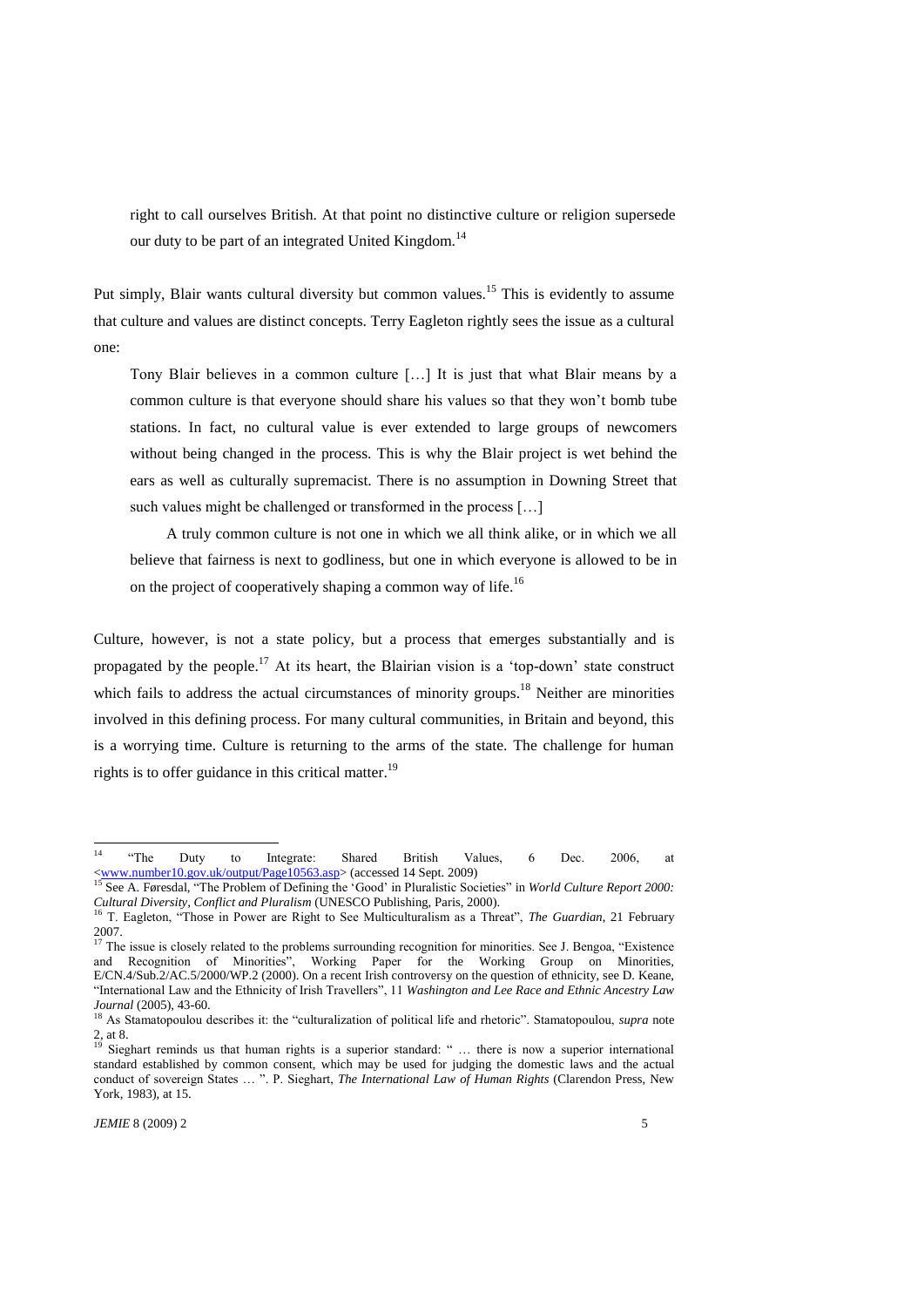### **III. 'Total Way of Life' Approach and Human Rights Law**

The greatest contribution of anthropology to academia has perhaps been the remarkable insight it has brought to our understanding of the group.<sup>20</sup> All of this emanated from the pioneering spirit of Tylor's holistic approach to culture, the seminal inquiries of which marked the outset of anthropology's interest in groups.<sup>21</sup> His definition proposed what is now commonly termed the 'total way of life' approach: $^{22}$ 

Culture or Civilization, taken in its wide ethnographic sense is that complex whole which includes knowledge, belief, art, morals, law, custom, and any other capabilities and habits acquired by man as a member of society. The conditions of culture among the various societies of mankind, in so far as it is capable of being investigated on general principles, is a subject apt for the study of laws of human thought and action.<sup>[23]</sup>

For Tylor, culture is a totality; it is both behaviour and meaning and it is socially acquired. These concepts have been the pillars on which anthropology has grounded its understanding of culture. As noted below, all retain some currency today, albeit to varying degrees. It is in this sense that we speak of ‗a culture' as synonymous with a group. This is anathema to many anthropologists who reject this as an outmoded and simplistic interpretation (again, see below). Within anthropology, culture is a highly contested matter. However, for law it retains a distinct value. Fundamental to Tylor's approach was its application to field work. The 'total way of life' model was an attempt by anthropology to represent the cumulative lifestyle that confronted the ethnographer in the course of field research. Rather than an analytical

<sup>23</sup> Tylor, *supra* note 21, at 1.

1

**Comment [KN1]:** Which Tyler at *supra* note 21?

<sup>20</sup> For general introductions, see for example A. Kuper, *Culture: The Anthropologist's Account* (Harvard University Press, Cambridge, 1999); T.H. Eriksen, *Small Places, Large Issues: An Introduction to Social and Cultural Anthropology* (Pluto Press, London, 2001); R.M. Keesing, *Cultural Anthropology: A Contemporary Perspective* (Holt, Rinehart and Winston, New York, 1981). For current anthropological understandings, see M. Harris, *Theories of Culture in Post-Modern Times* (Altamira Press, London, 1999).

<sup>&</sup>lt;sup>21</sup> See primarily what is generally regarded as the first anthropology textbook: E.B. Tylor, *Primitive Cultures* (Harper Torch, New York, 1871). See also E.B. Tylor, *Anthropology* (University of Michigan Press, Ann Arbour, 1881).

<sup>22</sup> See Huntington's critique: "Anthropologists, perhaps most notably Clifford Geertz, have emphasized culture as 'thick description' and used it to refer to the entire way of life of a society: its values, practices, symbols, institutions and human relationships … if culture includes everything it explains nothing. Hence we define culture in purely subjective terms as the values, attitudes, beliefs, orientations, and underlying assumptions prevalent among people in a society". S.P. Huntington, "Cultures Count", in S.P. Huntington and L.E. Harrison (eds.) *Culture Matters* (Basic Books, New York, 2000), at xv.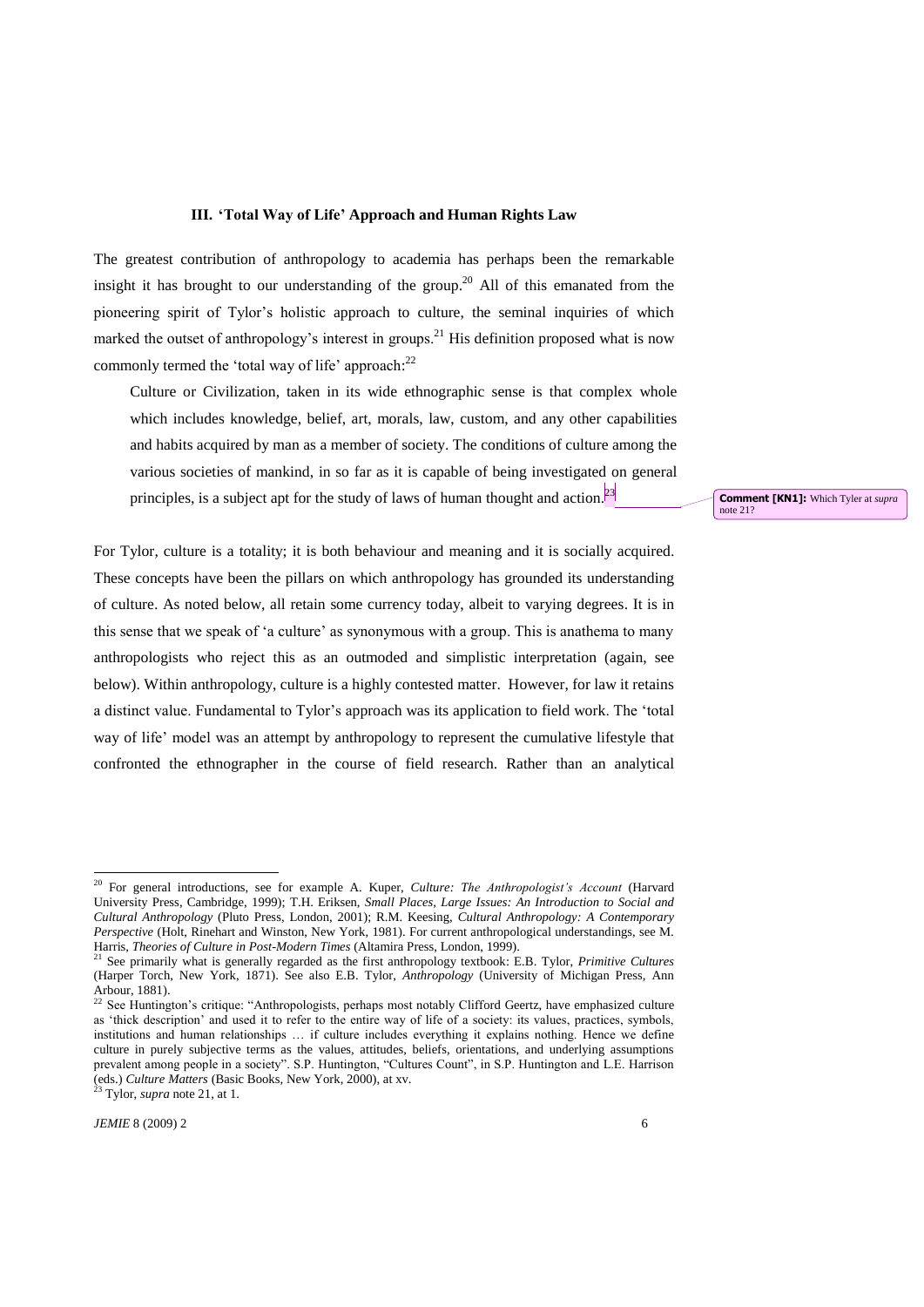approach, early anthropologists focused simply on recording the observable life before their eyes.<sup>24</sup>

For the equality philosophy of human rights, Tylor's approach reveals a number of notable aspects. His definition marked a uniquely egalitarian approach to culture and his approach was revolutionary within the social sciences, breaking down as it did the distinction between 'high' and 'low' culture that came from early Victorian society and scholarship.<sup>25</sup> The Victorians thought of culture in an elitist 'high culture' sense.<sup>26</sup> Tylor's thinking was inspired by the pomp of Victorian Britain, and his response was the study of distinct exotic groups that he regarded as an antidote to this cultural arrogance. Accordingly, his vision stressed the equality of cultures.<sup>[27]</sup> Over a century later, international law would articulate a similar attitude.<sup>28</sup> Thus, just as British and African cultures are taken as equal, so too are cultural groups within states. Importantly, this applies to the relationship between minority and majority communities. This egalitarian quality has persisted throughout the evolution of the discipline, and cultural communities are not judged comparatively. Secondly, equality applies as between cultural elements, i.e. the individual facets that compose a total culture. Tylor was engaged with the everyday lives of his subjects. The act of playing football is as relevant to the anthropologist as the creation of a piece of art. As Raymond Williams would later comment, "culture is ordinary".<sup>29</sup>

Anthropology's cumulative ethos is tellingly illustrated by Clifford Geertz's "thick description", as he would later describe it.<sup>30</sup> Attempting to demystify the roots of anthropological research, Geertz cites an informative (unedited) passage from his field notebooks, "quoted raw" as he himself puts it:

1

**Comment [KN2]:** Which Tyler at *supra* note 21?

 $24$  As noted by Evan-Prichard, one of anthropology's pioneering fieldworkers: "... culture was for them something concrete. They thought of exogamy, tokenism, matriliny, ancestor worship, slavery and so forth as customs – things – and it was an enquiry into these customs or things that they regarded themselves as pursuing‖. E. Evan-Pritchard, *Social Anthropology* (Cohen and West, London, 1951), at 40.

<sup>25</sup> On Victorian anthropology, see generally G.W. Stocking, *Victorian Anthropology* (Free Press, New York, 1987).

<sup>&</sup>lt;sup>26</sup> Most notably, this included Matthew Arnold who viewed culture as the "best that has been said and thought in the world‖. M. Arnold, *Culture and Anarchy: an Essay in Social and Political Criticism* (Smith Elder, London, 1869), at viii.

<sup>27</sup> Tylor, *supra* note 21, at 6-7.

<sup>&</sup>lt;sup>28</sup> UNESCO Declaration on the Principles of International Cooperation, adopted 4 November 1966, Art. 1(1).

<sup>&</sup>lt;sup>29</sup> R. Williams, "Culture is Ordinary", in N. McKenzie (ed.), *Conviction* (MacGibbon and Kee, London, 1958). <sup>30</sup> C. Geertz, *The Interpretation of Cultures* (Basic Books, New York, 1973), Ch. 1.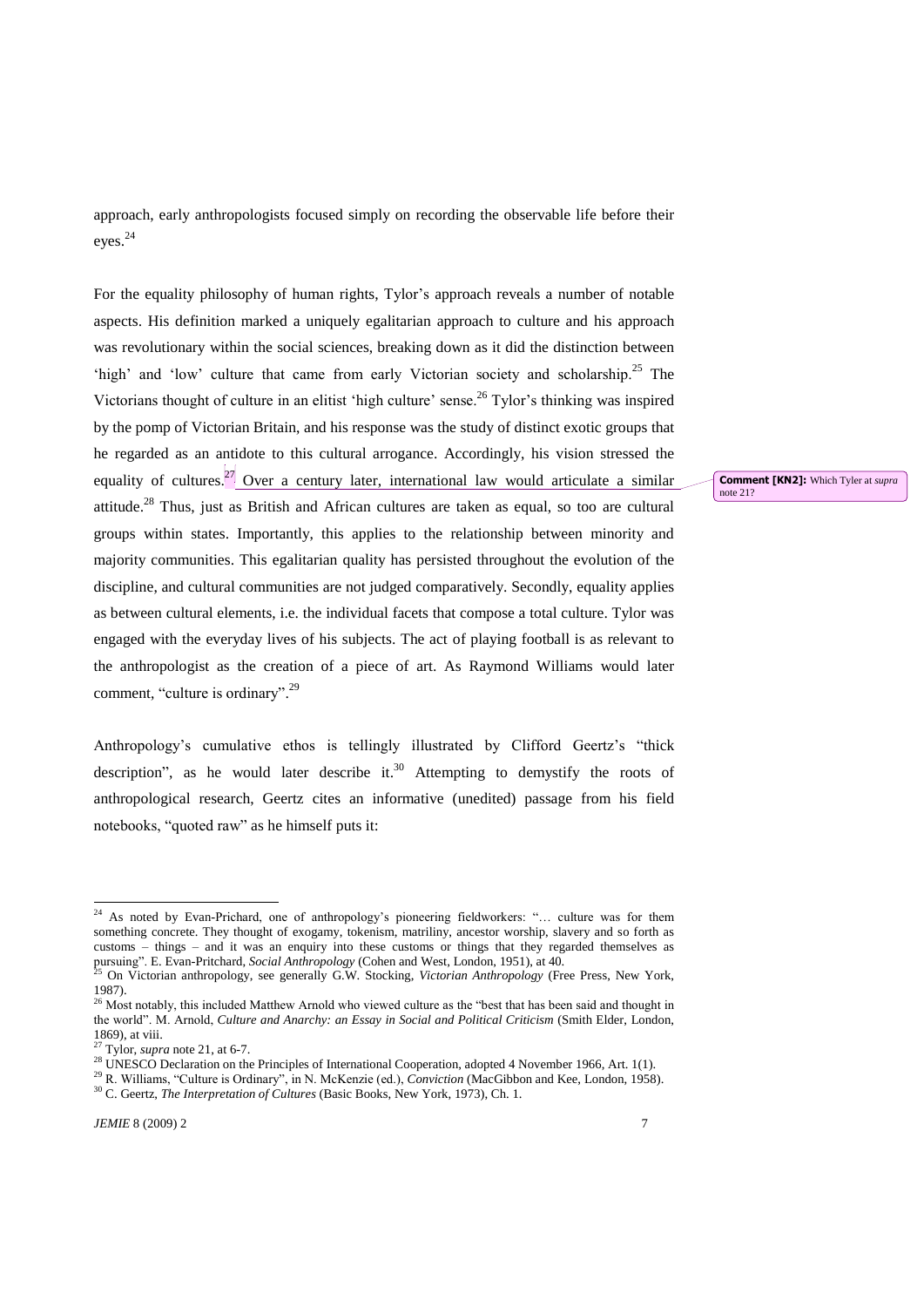The French [the informant said] had only just arrived. They set up twenty or so small forts between here, the town, and the Marmusha area up in the middle of the mountains, placing them on promontories so they could survey the countryside …

One night when Cohen (who speaks fluent Berber), was up there, at Marmusha, two other Jews who were traders to a neighbouring tribe came by to purchase some goods for him. Some Berbers, from yet another neighbouring tribe, tried to break into Cohen's place, but he fired his rifle in the air …

So the sheikh, the Jew and a small company of Marmushans went off ten or fifteen kilometres up into the rebellious area where there were of course no French  $\ldots$ <sup>31</sup>

There is a sense from Geertz's piece that, as an ethnographer, in his work he is not contemplating what is or what is not culture, rather he is freely engaging with all aspects of his subject community. This is the essence of the 'total way of life' approach. Geertz points to this base data to illustrate that anthropological research is "thick", i.e. it is detailed and substantial.<sup>32</sup> In so doing he reveals the empirical heart of anthropology. This is what the anthropologist does: living amongst his subjects, he observes, interviews on and records their everyday lives. Living as a group member over prolonged periods of time, he is exposed to group life in a remarkably intimate manner. This is the source from which anthropological thinking emanates. Its cultural theory is empirically tested. As Kuper rightly notes, " ... their experiments offer the most intriguing and satisfactory test of the value – and perhaps the validity – of cultural theories".<sup>33</sup> By contrast, many of our solutions to cultural issue are normative in their nature, visions of culture as it should be.<sup>34</sup> Anthropology captures culture as it is. Tylor's formulation came at a time when anthropology was focused on 'primitive groups', typically remote tribal groups to which the colonies provided ready assess.<sup>35</sup> For legal process, the model is a timeless one; anthropology and human rights are after all united in seeking to address living groups. For the lawyer (as for the anthropologist) the ‗total way of life' approach is perhaps best understood, functionally, as addressing the respective group under their gaze.

<sup>31</sup> *Ibid*., at 7-8.

<sup>32</sup> *Ibid*., at 9.

<sup>33</sup> Kuper, *supra* note 20, at x.

<sup>34</sup> Notably, see for example W. Kymlicka, *Multicultural Citizenship: A Liberal Theory of Minority Rights* (Clarendon Press, Oxford, 1995); W. Kymlicka, *Liberalism, Community and Culture* (Clarendon Press, Oxford, 1989).

<sup>&</sup>lt;sup>35</sup> See for example G.D. Berreman, "Is Anthropology Alive? Social Responsibility in Social Anthropology", 9 *Current Anthropology* (1968), 397-402; E. Said, "Representing the Colonized: Anthropology's Interlocutors", 15 *Critical Inquiry* (1989), 205-225.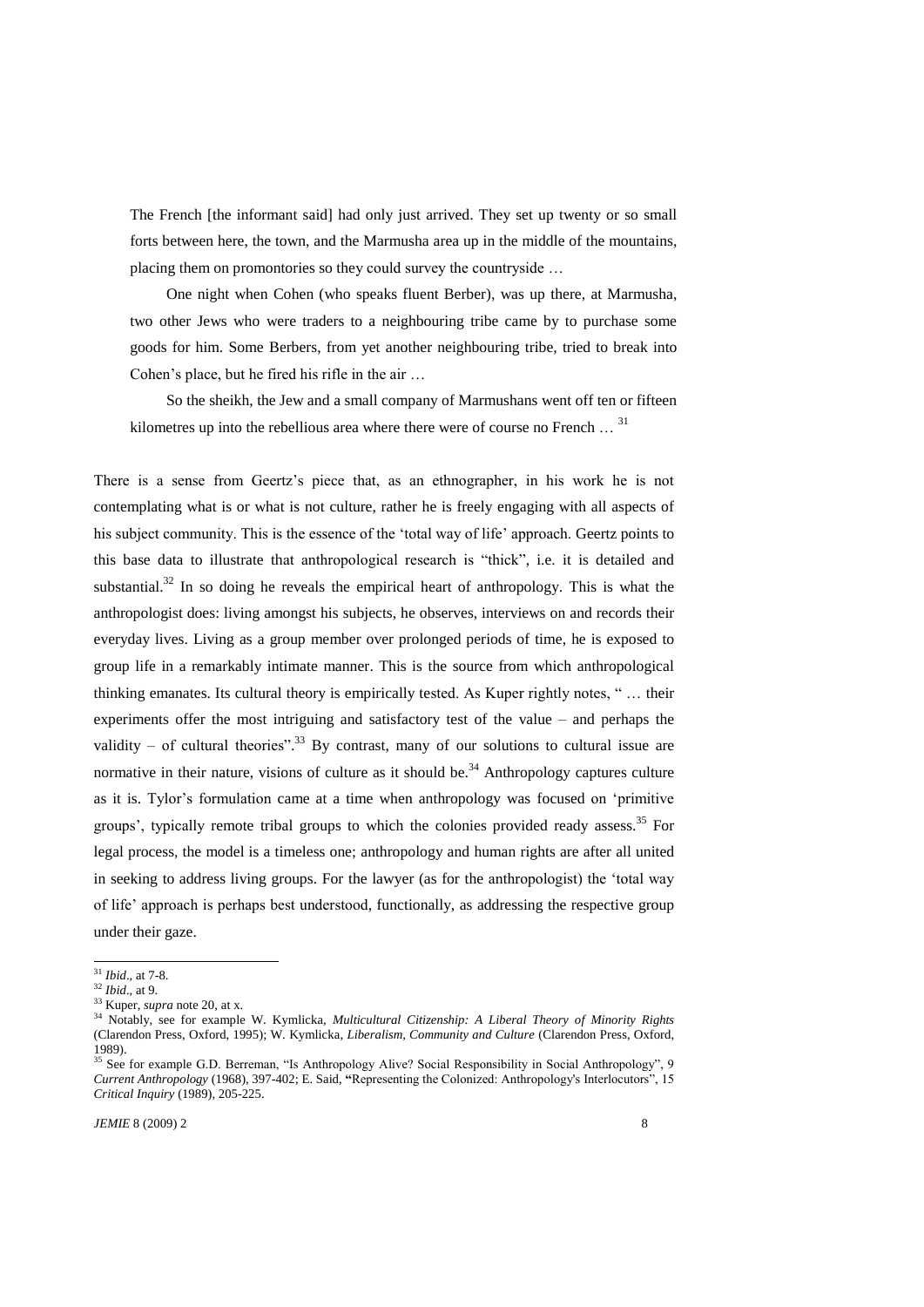#### **IV. Culture as Behaviour/Meaning**

Anthropology is marked by a rudimentary disagreement in its reading of culture.<sup>36</sup> Since the 1950s and 1960s, it has evolved from a focus on behaviour to a more abstract notion of culture as an attribute of ideas or a configuration of both.<sup>37</sup> Within the broad discourse of human rights, this split has recently proved controversial, provoking a stern warning from Cowan:

The tendency of political philosophers in this debate to use the word culture to refer to a minority group is infuriating to anthropologists, most of whom insist on the importance of distinguishing the 'culture' concept as an ideational realm – or, at least, a realm in which ideas and practices are coherently linked – instead of seeing 'culture' as synonymous with 'society' or 'social groups' (including minority groups). It certainly creates conceptual confusion in cross-disciplinary readings.<sup>38</sup>

Although Cowan does not expressly mention human rights thinking, his caveat is clearly concerning. Clarity on the matter, particularly among legal practitioners, is clearly of benefit.

The idealist philosophy is concerned with viewing culture as an attribute of ideas. The approach is based on the notion that culture consists of the ideas and meaning behind behaviour and not behaviour itself. As Keesing observes in exemplary fashion:

<sup>&</sup>lt;sup>36</sup> This was illustrated by a renowned 1952 review of anthropology's approaches to culture: "Culture consists of patterns, explicit and implicit of and for behaviour acquired and, transmitted by symbols, constituting the distinctive achievements of human groups, including their embodiment in artefacts; the essential core of culture consists of traditional (i.e., historically derived and selected) ideas and especially their attached values; culture systems may, on the other hand, be considered as products of action, on the other as conditioning elements of further action". A.L. Kroeber and C. Kluckhohn, *Culture: A Critical Review of Concepts and Definitions* (Vintage, New York, 1952), at 181.

<sup>&</sup>lt;sup>37</sup> See generally S.B. Ortner, "Theory in Anthropology since the Sixties", 26 *Comparative Studies in Society and History* (1984): 126-166, at 127-132; P. Rabinow and W.M. Sullivan, "The Interpretive Turn: Emergence of an Approach‖ in P. Rabinow and W.M. Sullivan (eds.) *Interpretive Social Science: A Reader* (Berkley, University of California Press, 1979). For prominent contributions to the school see, for example, V. Turner, "Symbolic Studies‖, 4 *Annual Review of Anthropology* (1975), 145-161; V. Turner, *The Forest of Symbols* (Cornell University Press, Ithaca, 1967); V. Turner, *The Ritual Process* (Chicago, Aldine, 1969); M. Douglas, *Purity and Danger* (Routledge and Kegan Paul, London, 1966).

<sup>38</sup> Cowan, *supra* note 7, footnote 8.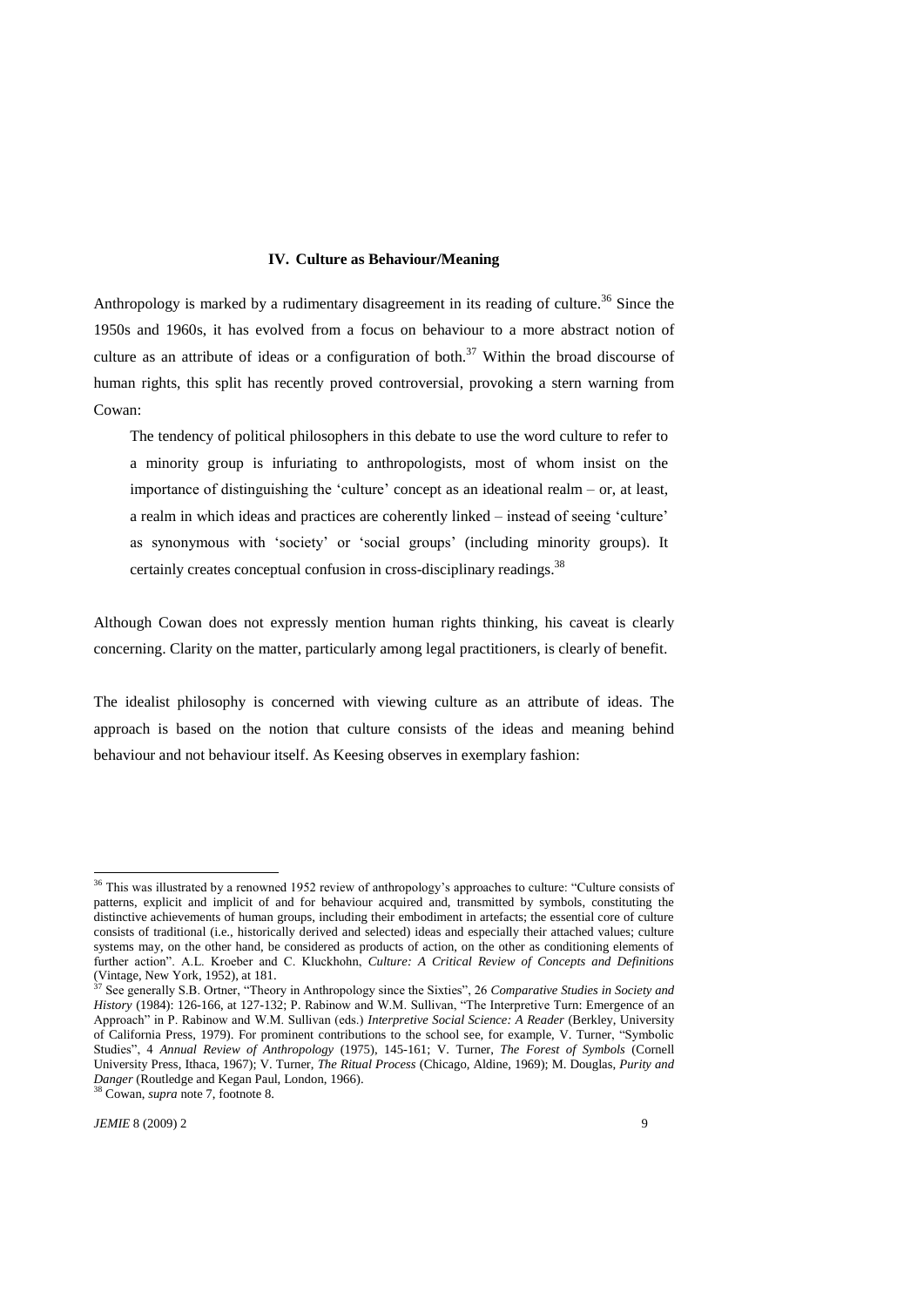... we will use 'culture' to refer to systems of shared ideas, to the conceptual designs, the shared system of meaning, that underlie the way in which a people live. Culture, so defined, refers to what humans learn, not what they do and make.<sup>39</sup>

The result for anthropology has been a tension in the discipline between an ideational and a realist/materialist approach to culture. David Bidney describes the debate as follows:

Realists as a group tend to conceive culture as an attribute of human social behaviour and usually define culture in terms of acquired habits, customs and institutions … idealists tend to conceive culture as an aggregate of ideas in the mind of individuals. $40$ 

Nor is the division an obvious one among many anthropologists who view culture as consisting of both ideas and the activities arising from those ideas.<sup>41</sup>

It may be noted that the division is still ambiguous. First, behaviour remains a concern for the ideational anthropologist. Notwithstanding the theoretical distinction between ideas and behaviour, research is still focused on the behaviour of subjects, albeit in an attempt to come to some understanding of the mental aspects of the process. Second, in a sense, behaviour is the outward expression of a process that engages both meaning and behaviour. As Geertz, himself a staunch ideationalist, concedes, "culture this acted document, thus is public, like a burlesque wink or mock sheep raid. Though ideational, it does not exist in someone's head; though unphysical it is not an occult entity".<sup>42</sup> In the context of the legal process, protecting the mental aspects of culture is evidently beyond its innate scope. While law does on occasion take account of certain mental aspects – for example in the criminal law concept of *mens rea* – these are auxiliary questions of legal process and do not aim to substantially protect. A parallel may be drawn with the realm of intellectual property rights. In a sense the term is oxymoronic: although it claims to protect ‗intellectual' property, in reality it protects the physical manifestations of the process. The legal process must (and can) function within the tangible behavioural element of culture, and in this sense reveals a fundamental compatibility with anthropology.

1

**Comment [e3]:** This does not make sense – either it has been misquoted or more of the quotation will need to be included.

<sup>39</sup> Keesing, *supra* note 20, at 139.

<sup>40</sup> D. Bidney, *Theoretical Anthropology* (Transaction, New Brunswick, 1996).

<sup>41</sup> See, for example, D. Bidney, "The Concept of Cultural Crisis", 48 *American Anthropologist* (1946), 534-552, at 535.

<sup>42</sup> Geertz, *supra* note 30, at 10.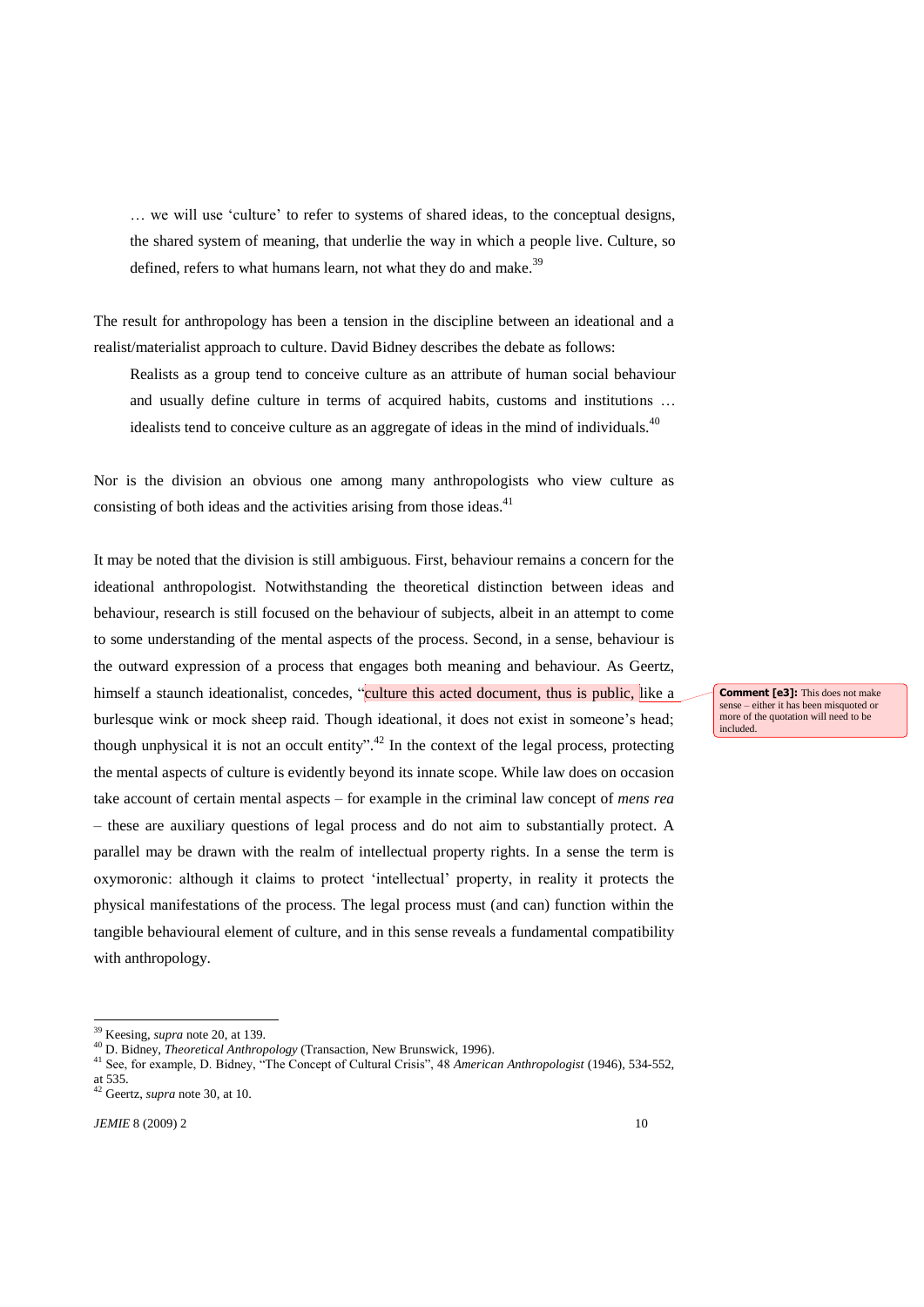# **V. Contemporary Anthropology**

Largely since the 1970s, anthropology's 'post-modern turn' has witnessed revolutionary changes via a paradigmatic shift in its theoretical understandings.<sup>43</sup> The critique largely followed the more fluid social dynamics of globalization, and prompted anthropologists to rethink their dated and static understandings of culture in favour of a more dynamic approach.<sup>44</sup> Within this crusade was a robust criticism of anthropology's classic 'total way of life' approach to culture,<sup>45</sup> with commentators even suggesting a radical and complete abandonment of the concept.<sup>46</sup> Why then is the concept still a viable one in the context of human rights law?

Anthropologists were reacting to its dated paradigm. Susan Wright reflects five characteristics defining the 'old' anthropology:

- i. Cultures are 'bounded small scale' entities.
- ii. A culture is a collection of 'defined characteristics'.
- iii. These characteristics are 'unchanging in balanced equilibrium of self-reproducing'.
- iv. A culture involves an 'underlying system of shared meaning'.
- v. Members of cultures are homogenous.<sup>47</sup>

However, once anthropology evolved from its obsession with 'pure' homogenous culture (if this even exists), in the guise of remote tribal groups, to addressing the contours of contemporary multicultural life, its theories also began to evolve. This transformation is captured by Preis:

… rapid changes in the modern world have forced anthropologists to rethink their disciplines fundamentally 'relativistic' position, and most importantly, its underlying

 $43$  A number of anthropologists have proposed the 'new understandings' of human rights. Prominently, see the volume by Cowan *et al*., *supra* note 2.

<sup>&</sup>lt;sup>44</sup> See generally A.P. Vayda, "Actions, and Variations and Change: The Emerging Anti-Essentialist View in Anthropology‖ in R. Borofsky (ed.) *Assessing Cultural Anthropology* (McGraw-Hill, New York, 1994; Wright provides a useful summary of both schools. S. Wright, "The Politicization of 'Culture'", 14 *Anthropology Today* (1998), 7-15.

<sup>&</sup>lt;sup>45</sup> For a comprehensive overview of this debate, see generally C. Brumann, "Writing for Culture", 40 *Current Anthropology* (Supplement) (1999), 1-27. For an analysis of the perceived flaws, see R. Brightman, "Forget Culture: Replacement, Transcendence, Relexification", 10 *Cultural Anthropology* (1995), 509-546. L. Abu-Lugho, "Writing against Culture" in R.G. Fox (ed.) *Recapturing Anthropology: Working in the Present* (School of American Research Press, Santa Fe, 1991).

See, for example, Abu-Lugho, *supra* note 45; F. Barths, "A personal View of Present Tasks and Priorities in Cultural and Social and Anthropology", in Borofsky, *supra* note 44.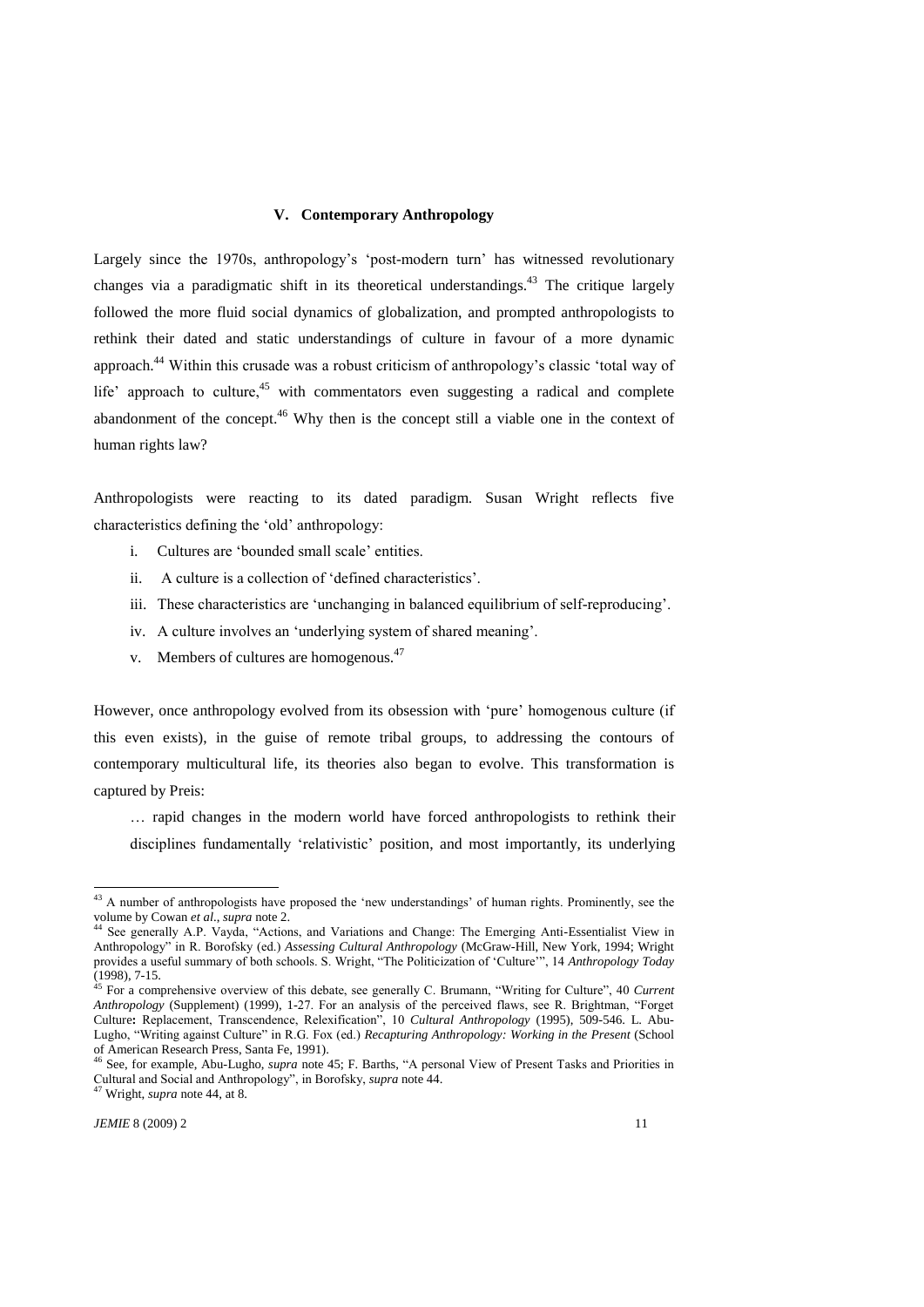assumption of ‗culture' as a homogenous, integral and coherent unity… In order to capture this more fluid character of present-day relationships between centre and peripheries and the realisation that cultural flows are no longer territorially bounded, notions like 'creolization', 'hybridity' and 'cultural complexity' have emerged in anthropological vocabulary.<sup>48</sup>

The critique was, in essence, a concerted attempt by anthropologists to emerge from their outmoded paradigm to embrace the realities of the modern world. A similar outlook from human rights would be a significant step towards establishing itself as a viable forum for minority and indigenous groups.<sup>49</sup> This tentatively suggests that classic and contemporary thinking are in opposition. As Preis observes, "[a] major implication of these perspectives is that ethnography is no longer defined as the interpretation of distinct, ‗whole' ways of life, but rather as a series of specific dialogues, impositions, and inventions".<sup>50</sup> So how can human rights address this paradox? The discourse recently witnessed a significant contribution on the matter. Li proposed a cultural framework for human rights emphasizing the 'classic' anthropological school.<sup>51</sup> For the legal requirements of human rights, an amalgamation was regarded as a more viable approach: a model grounded in the tangible, socially acquired behaviour and group concept that simultaneously embraces the openness of the modern world. Anthropology's new message, and a welcome one for human rights, is to accept culture as we find in all its complexity.

## **VI. Culture is a Representation**

One of the criticisms to which this essay stands open concerns the role of the anthropologist. Within anthology itself, robust opposition has formed against its claim to objectivity,<sup>52</sup>

1

**Comment [KN4]:** Whose essay? Li's? Or this article?

<sup>&</sup>lt;sup>48</sup> A.B.S Preis, "Human Rights as Cultural Practice: An Anthropological Critique", 18 *Human Rights Quarterly* (1996), 286-315, at 288-9.

 $49$ It should be noted that inconsistencies with the new understandings within the human rights forum have been highlighted. For a useful introduction to this issue, see generally Wright, *supra* note 44. See S.E. Merry, "Human Rights and the Demonization of Culture", 26 *Political and Legal Anthropological Review* (2003), 55-76.

<sup>50</sup> *Ibid*., at 298.

<sup>51</sup> X. Li, *Ethics, Human Rights and Culture: Beyond Relativism and Universalism* (Palgrave Macmillan, New York, 2006), at 9-14.

<sup>&</sup>lt;sup>52</sup> Prominently see J. Clifford and G.E. Marcus, *Writing Culture: The Poetics and Politics of Ethnology* (University of California Press, Berkeley, 1986); R. Rosaldo, *Culture and Truth: The Remaking of Social Analysis* (Beacon Press, Boston, 1989); R. Wagner, *The Invention of Culture* (University of Chicago Press, Chicago, 1981).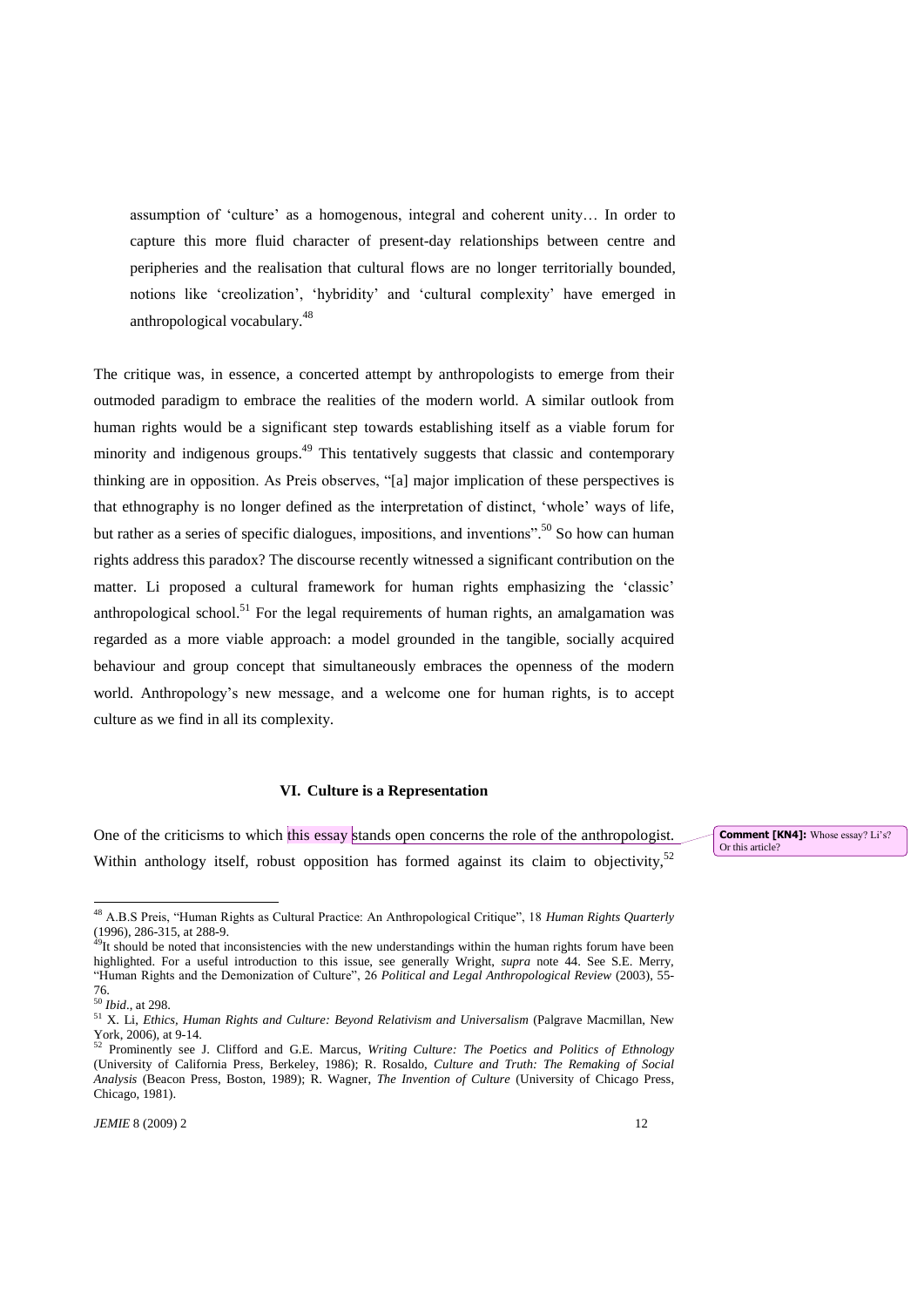including its holistic reading of culture.<sup>53</sup> While it is evident that the anthropological methodology it is not a native account of culture, in recent years the objectivity of the discipline has come into question. Much of this post-modern critique was provoked by certain presumptions that existed in terms of scientific (or at least social scientific) objectivity.

In 1981 a profound and influential polemic from Roy Wager questioned anthropology's claims to, and indeed very capacity for, absolute objectivity:

… it is necessary for a research worker to be as unbiased as possible in so far as he is aware of his emotions, but we often take our own cultures more basic assumptions for granted that we are not even aware of them. Relative objectivity can be achieved through discovering what these tendencies are ... . ‗Absolute' relativity would require that the anthropologist have no biases, and hence no culture at all.<sup>54</sup>

What Wagner rightly acknowledged was the inherent cultural disconnect between anthropologist and subject. This is a valid position: it is unreasonable to expect the anthropologist to cast aside his human make-up and operate in a cold 'objective' scientific manner dismissive of his own cultural background. This led Wagner to the reasonable thesis that, "[w]e might say that the anthropologist actually 'invents' the culture he believes himself to be studying, that the relation is more real for being his particular acts than the things to which it 'relates'".<sup>55</sup>

Wagner's arguments did not go unheeded, provoking a degree of reflection within anthropology over its previous presumptions of objectivity. Capturing this mood, in 1989, Rosaldo writes:

… a sea change in cultural studies has eroded once-dominant conceptions of truth and objectivity. The truth of objectivism – absolute, universal and time-less – has lost its monopoly status. It now competes, on almost equal terms, with the truths of case studies that are embedded in local contexts, shaped by local interests and colored by local perceptions … Such terms as objectivity, neutrality, and impartiality refer to subject positions once endowed with great institutional authority, but they are arguably

-

**Comment [KN5]:** This sentence seems strange - quote should be checked.

<sup>53</sup> R.J. Coombe, *The Cultural Life of Intellectual Properties: Authorship, Appropriation, and the Law* (Duke University Press, Durham, 1998), at 34-35.

<sup>54</sup> Wagner, *supra* note 52, at 2.

<sup>55</sup> *Ibid*., at 4.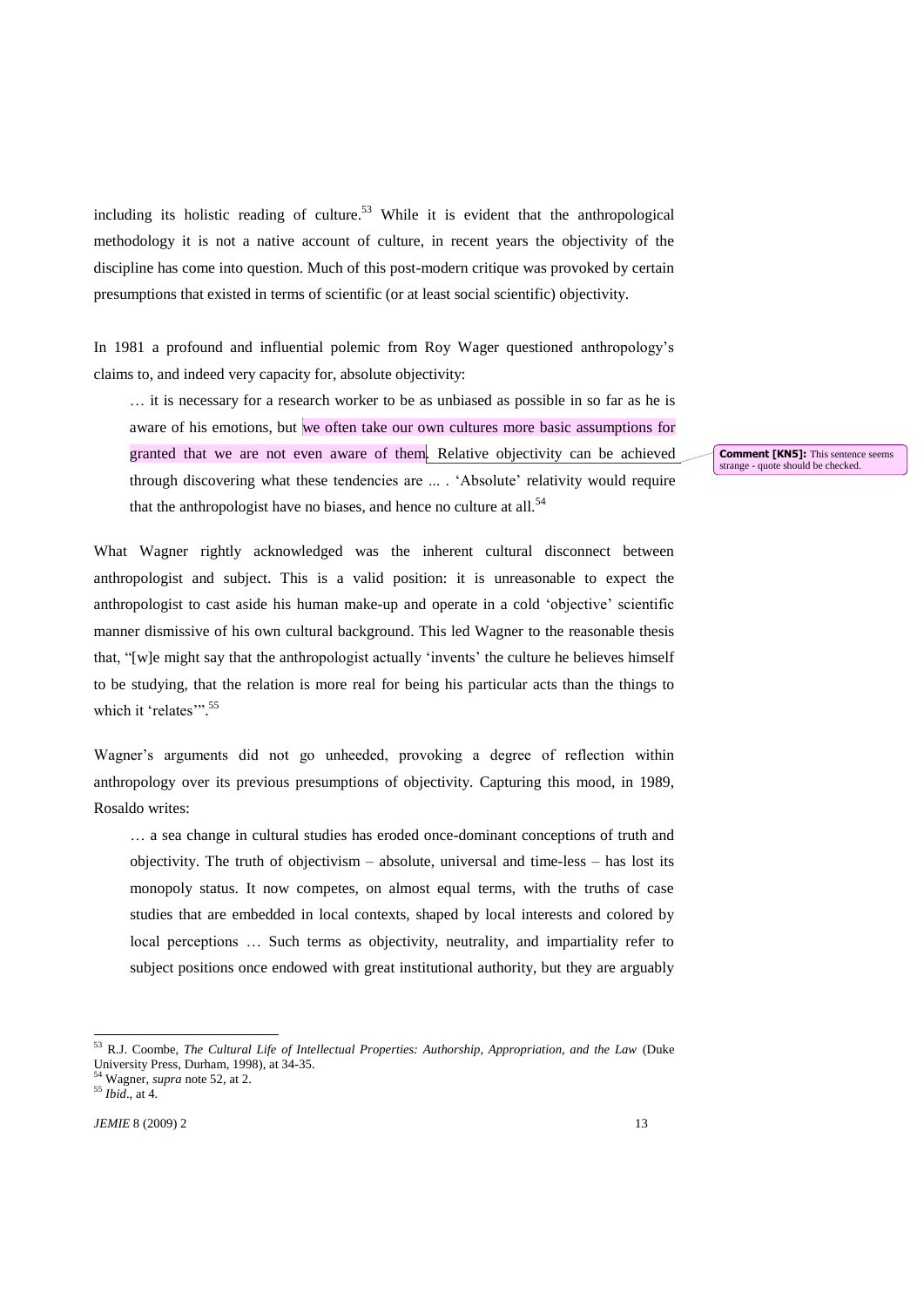neither more nor less valid than those of more engaged, yet equally perceptive, knowledgeable social actors.<sup>56</sup>

What Rosaldo highlights is the growing acknowledgement of the influence of the ethnographer on field work.

What are the implications for human rights? It should firstly be highlighted that anthropology's ‗human' dimension is also its forte. As Eriksen writes:

… anthropology has its distinctive character as an intellectual discipline, based on ethnographic field work, which tries simultaneously to account for actual cultural variation in the world and to develop a theoretical perspective on culture and society.<sup>57</sup>

What Eriksen alludes to is the inherent connection between field-work and theoretical anthropology: theories are based on the experience of a reflexive researcher living in the cultural environment of his subjects (frequently for years at a time). Anthropology theory thus paradoxically contains elements of two apparent opposites: the local and the universal. What the current criticism correctly highlights is that anthropological theory is not without its flaws; however, perfect objectivity is perhaps an unrealistic aspiration in such a personorientated methodology, and it is nonetheless a highly valuable model.

## **VII. Philosophical Gulf between Anthropology and Human Rights**

Traditionally, the greatest philosophical gulf to a union of human rights and anthropology has been the thorny issue of cultural relativism.<sup>58</sup> In a rights-based approach to culture this manifests itself in terms of the questions of limitations. How do we limit a right to culture? In the debate on cultural relativism opponents of the philosophy typically cite acts such as

<sup>56</sup> Rosaldo, *supra* note 52, at 21.

<sup>57</sup> Eriksen, *supra* note 20, at 5.

<sup>58</sup> On human rights and cultural relativism, see Iovane's comprehensive review of the issue. See generally, M Iovane, "The Universality of Human Rights and the International Protection of Cultural Diversity", 14 *International Journal on Minority and Group Rights* (2007), 231-262. See J. Donnelly, **"**Cultural Relativism and Universal Human Rights", 6 *Human Rights Quarterly* (1984), 400-419; A. B. Fields and W.-D. Narr, "Human Rights as a Holistic Concept", 14 *Human Rights Quarterly* (1992), 1-20; W.E. Washburn, "Cultural Relativism, Human Rights and the AAA", 89 *American Anthropologist* (1987), 939-943; M.J Perry, "Are Human Rights Universal? The Relativist Challenge and Related Matters", 19 *Human Rights Quarterly* (1997), 461-509.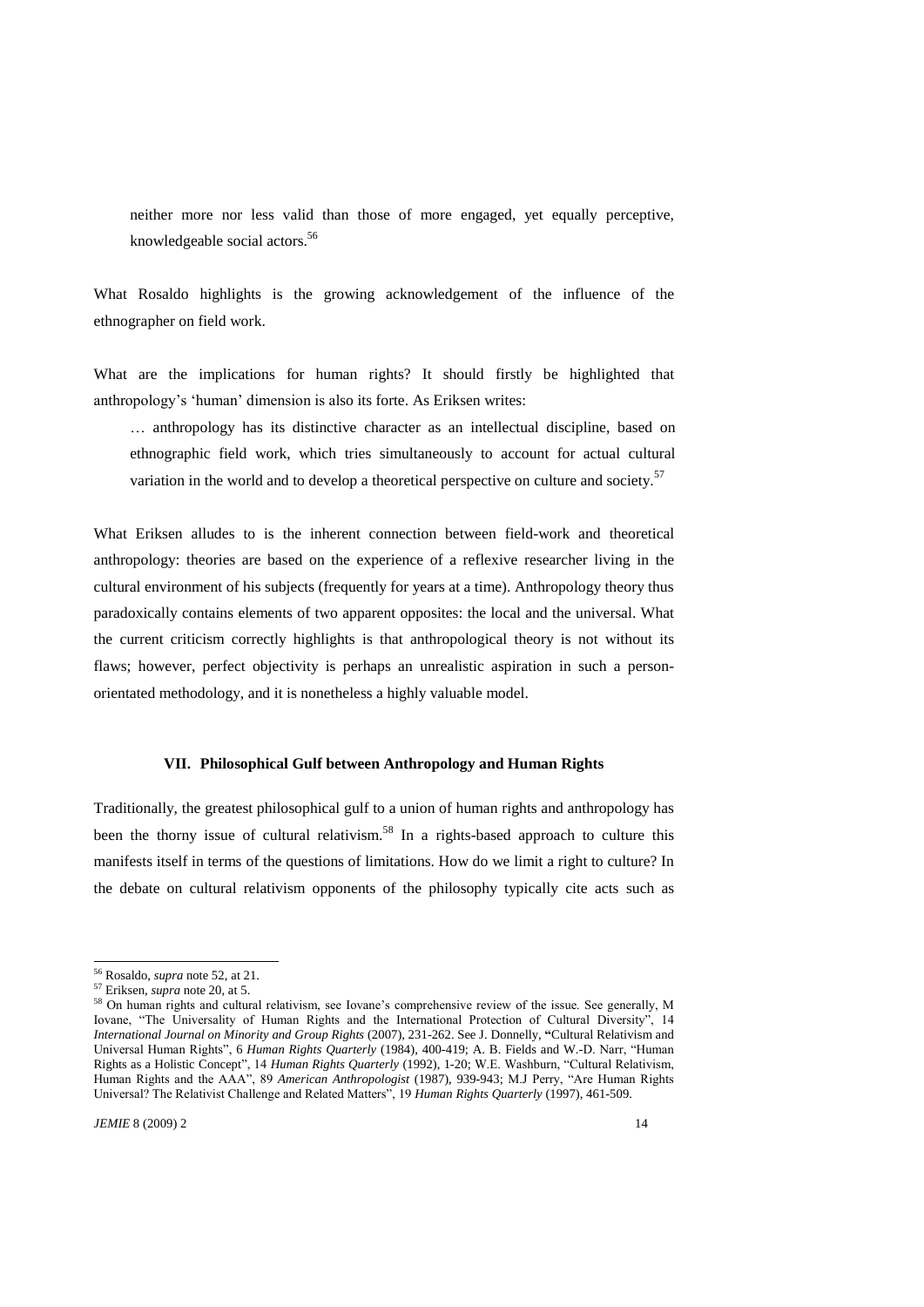female genital mutilation and honour killings<sup>59</sup> as occurrences that may be justified on cultural grounds.<sup>60</sup>

#### *The Foundations of Cultural Relativism*

The question of limits is hugely complicated by the philosophical gulf that exists historically between the disciplines. In 1948 the Universal Declaration of Human Rights proclaimed the goal of universality.<sup>61</sup> As Zechenter rightly observes, "[u]niversalism, thus, is at the root of modern human rights law".<sup>62</sup> Despite this explicit ethos, the discourse of human rights scholars had focused largely on the extent to which human rights should take local cultural circumstance into consideration in the implementation of norms. <sup>63</sup> Any lingering debate was resolved at the World Conference on Human Rights in Vienna in 1993, which asserted the primacy of human rights standards:

All human rights are universal, indivisible and interdependent and interrelated. The international community must treat human rights globally in a fair and equal manner, on the same footing, and with the same emphasis. While the significance of national and regional particularities and various historical, cultural and religious backgrounds must be borne in mind, it is the duty of States, regardless of their political, economic and cultural systems, to promote and protect all human rights and fundamental freedoms.<sup>64</sup>

 $59$  The United Nations estimates that approximately 5,000 women are killed annually through honour killings. UNFPA, "State of World Population 2000: Lives Together, Worlds Apart: Men and Women in a Time of Change‖ (2000), Available at: [http://www.unfpa.org/swp/2000/english/,](http://www.unfpa.org/swp/2000/english/) Accessed 19.11.2009. This is a significant theme of the prominent volume edited by Okin. S.M. Okin (ed.), *Is Multiculturalism Bad for is Women?* (Princeton University Press, Princeton, 1999).

<sup>&</sup>lt;sup>60</sup> However scholars have nonetheless defended the dogma of relativism; see, for example, E. Hatch, "The Good Side of Relativism", 53 *Journal of Anthropological Research* (1997), 371-381; K. Boulware-Miller, "Female Circumcision: Challenges to the Practices as a Human Rights Violation", 8 *Harvard Women's Law Journal* (1985), 155-177; R.B. Edgerton, "Traditional Beliefs and Practices: Are Some Better than Others?", in L.E. Harrision and S.P. Huntington (eds.), *Culture Matters* (Basic Books, New York, 2000); M. Parker, "Rethinking Female Circumcision", 65 *Africa* (1995), 506-523; H. Montgomery, "A Case Study of Child Prostitution in Thailand", in Cowan *et al.*, *supra* note 2; T. Asad, "On Torture, or Cruel, Inhuman and Degrading Treatment", in W. Richard (ed.) *Human Rights, Culture and Context* (Pluto Press, London, 1997).

<sup>&</sup>lt;sup>61</sup> " ... a common standard of achievement for all peoples and all nations ... to secure their universal and effective recognition and observance ...". UN Doc., GA Res 217. A (III) (1948), Preamble.

 $62$  E.M. Zechenter, "In the Name of Culture: Cultural Relativism and the Abuse of the Individual", 53 *Journal of Anthropological Research* (1997): 319-347, at 320.

<sup>63</sup> Prominently, see A.A. An-Na'im*, Human Rights in Cross-Cultural Perspectives: A Quest for Consensus* (University of Pennsylvania Press, Philadelphia, 1992); however, see J. Donnelly, *Universal Human Rights in Theory and Practice* (Cornell University Press, Ithaca, 2003).

<sup>64</sup> Vienna Declaration and Programme of Action, U.N Doc. A/CONF.157/24 (1993), Para. 5.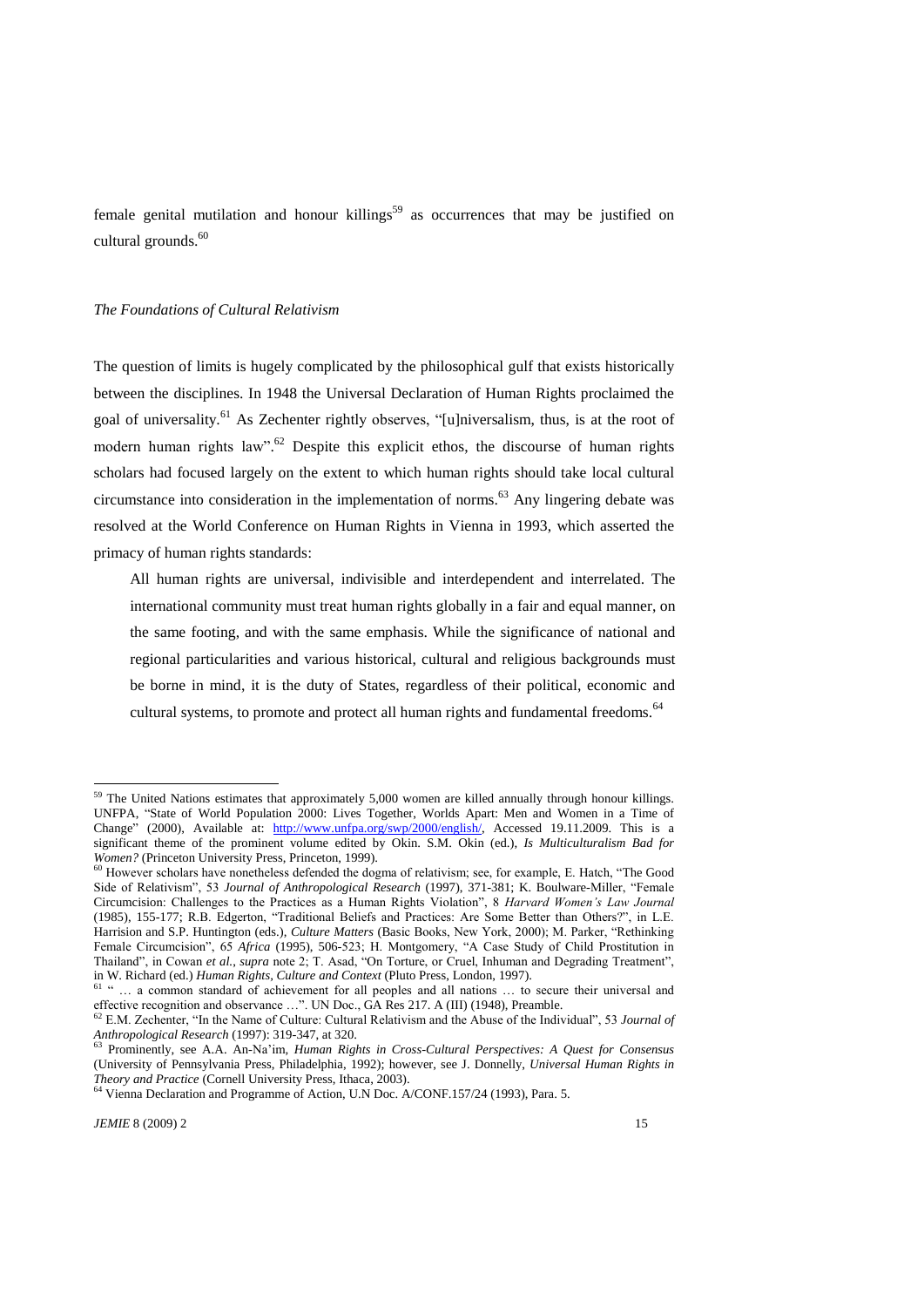From a human rights vantage the discussion seems closed with states accepting the general principle of the universality of human rights.

By contrast, from its inception, anthropology has supported a cultural relativist ethos.<sup>65</sup> In effect, this meant that cultures were seen to establish their own moral standards,<sup>66</sup> premised on the dogma that "any society or culture, when all is said and done, can only be understood on its own terms".<sup>67</sup> The extraordinary clash with human rights is obvious. Thus, anthropology has been, and continues to be, extremely cautious in judging other cultures and in particular what it perceives as a European-derived model of standards.<sup>68</sup> The outset of the human rights regime thus provoked an outcry from anthropologists.<sup>69</sup> However, recent years have borne witness to a softening of rhetoric: a number of anthropologists, struggling to reconcile the discipline's relativist stance with mechanisms for dealing with human rights violations, have proposed compromised solutions.<sup>70</sup> In 1999, the American Anthropological Association issued a position document that reflected a thawing in its relativist position:<sup>71</sup>

As a professional organization of anthropologists, the AAA has long been, and should continue to be, concerned whenever human difference is made the basis for a denial of basic human rights, where 'human' is understood in its full range of cultural, social, linguistic, psychological, and biological senses. $^{72}$ 

For human rights law, the issue is more clear-cut: human rights standards are the 'bottom line' for cultural behaviour and divide the permissible from the non-permissible. Nonetheless,

<sup>&</sup>lt;sup>65</sup> See V.E. Spiro, "Cultural Relativism and the Future of Anthropology", 1 *Cultural Anthropology* (1986), 259-286.

<sup>&</sup>lt;sup>66</sup> Much of this thinking can be traced to the pioneering work of Franz Boas who stressed the importance of understanding cultures in their own contexts. See, for example, F. Boas, *The Mind of Primitive Man* (MacMillan, New York, 1911).

<sup>67</sup> Eriksen, *supra* note 20, at 257.

<sup>&</sup>lt;sup>68</sup> See A. Pollis and P. Schwab, "Human Rights: A Western Concept with Limited Applicability in Human Rights: Cultural and Ideological Perspectives‖, in A. Pollis and P. Schwab (eds.), (Praeger, New York, 1979); A. Pollis, "Cultural Relativism Revisited", 18 *Human Rights Quarterly* (1996), 316-344; R. Pannikar, "Is the Notion of Human Rights a Western Concept?", 30 *Diogenes* (1982), 75-102.

 $69$  See the statement by the American Anthropological Association. The Executive Board, American Anthropological Association, Statement on Human Rights, 49 *American Anthropologist* (1947), 539-543. See J. Steward, "Comments on the Statement on Human Rights", 50 *American Anthropologist* (1948), 351-352.

<sup>&</sup>lt;sup>70</sup> A.D. Renteln, "Relativism and the Search for Human Rights", 90 *American Anthropologist* (1988), 56-71; A.D. Renteln, *International Human Rights: Universal versus Relativism* (Sage, Newbury Park, 1990); W.P. Handwerker, "Universal Human Rights and the Problems of Unbounded Cultural Meaning", 99 *American Anthropologist* (1997), 799-809.

 $71$  This is challenged by Engle who questions the extent of this change. See K. Engle, "From Skepticism to Embrace: Human Rights and the American Anthropological Association from 1947–1999", 23 *Human Rights Quarterly* (2001), 536-560, at 537.

<sup>&</sup>lt;sup>2</sup> American Anthropological Association, Declaration on Anthropology and Human Rights (1999).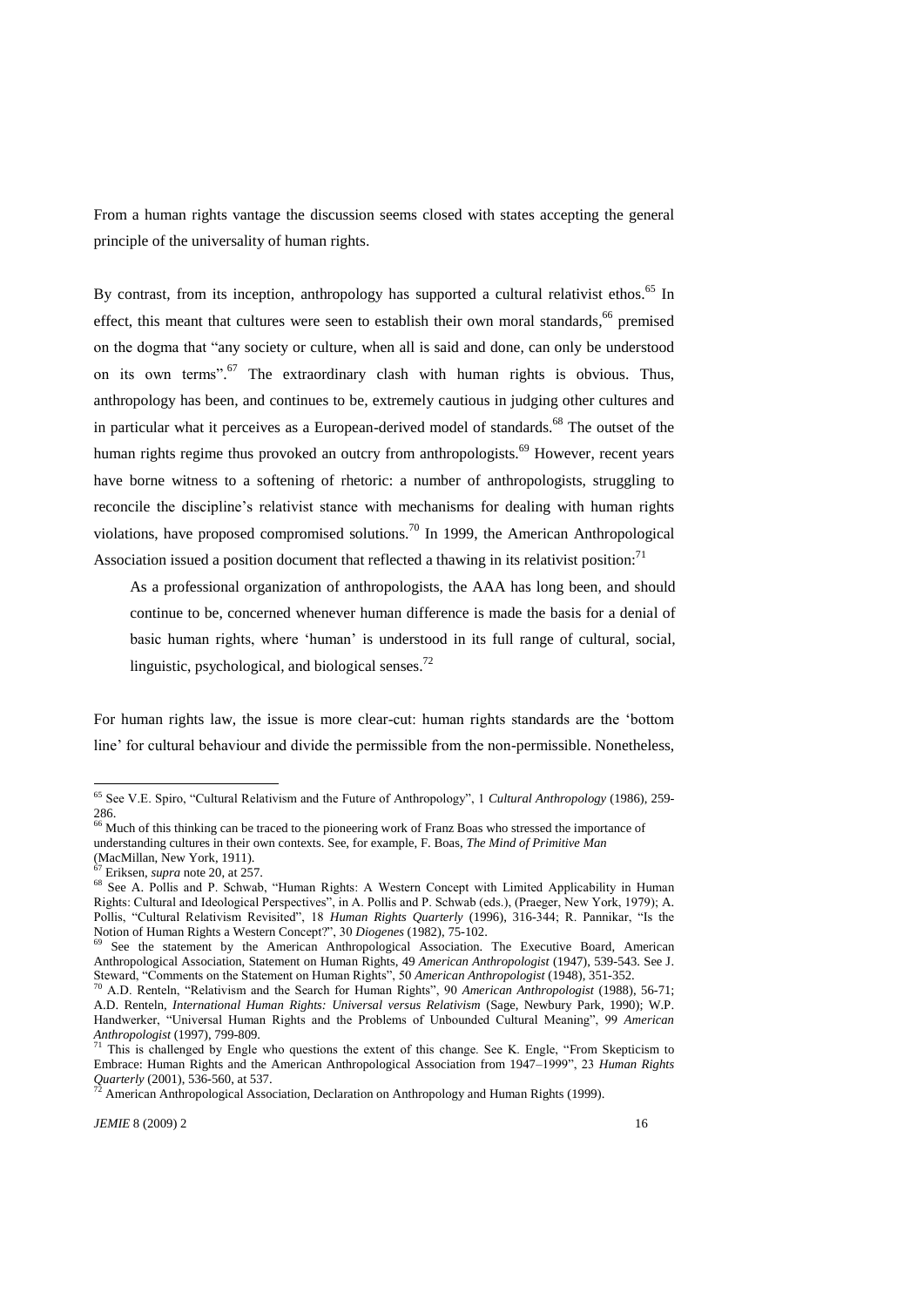cultural relativism has arguably been the most significant factor in the limited involvement of anthropology in human rights. In the view of the author, both disciplines appear, at a certain level, to be compatible: human rights law provides standards by which anthropology's holistic approach can be limited. However, this is somewhat ironic given the continued hostility.

#### **VIII. Legal Application of the Approach**

Clearly the proposed approach was not developed with legal protection in mind. Rather it was developed for, and by, the nuances of ethnographic field research. How, therefore, does the concept transfer to a legal setting?

A notable critique of the ‗total way of life' approach was recently put forward by Terry Eagleton. Criticizing its breadth, he observes on the model that it involves too much: "covers" everything from hairstyles and drinking habits to how to address your husband's second cousin".<sup>73</sup> Although Eagleton's remarks do not extend to the legal protection of culture they are clearly pertinent. Banal as they may be, these are all likely aspects of group life. This illustrates a fundamental difficulty with the cross-disciplinary theoretical exchange proposed by the author. Anthropology tells us that, according to its all-embracing approach, this is culture. Extending Eagleton's sentiment, is it reasonable that a minority member be entitled to go to court and claim protection for his hairstyle because this is an aspect of his culture? However, the 'total way of life' approach is conceived here as having an entirely different function. It should first be recalled that the goal of this article was to advance a viable representative model for human rights law. It is suggested that one of the benefits of such a model is that it allows us to view the issue in the context of objects of legal protection: i.e. this is what law must protect.<sup>74</sup> A telling illustration is China's longstanding dispute with Tibet.<sup>75</sup> The state has offered what seems to be a very limited cultural policy with the goal of protecting the broad Tibetan culture.<sup>76</sup> A reasonable methodology is that actions that have a

<sup>73</sup> T. Eagleton, *The Idea of Culture* (Blackwell Manifestos, Oxford, 2000), at 32.

<sup>74</sup> See Renteln's approach to culture and law, A.D. Renteln, *The Cultural Defence* (Oxford University Press, Oxford, 2004).

<sup>&</sup>lt;sup>75</sup> This is disputed by Sautman. B Sautman, "Cultural Genocide and Tibet", 38 *Texas International Law Journal* (2003), 173-246.

The Chinese government has always respected and valued the traditional culture of ethnic minority groups. It has allocated large sums of money for the protection and maintenance of historical relics and sites of ethnic minority-groups. Between 1989 and 1994 the government invested 53mn yuan to completely renovate the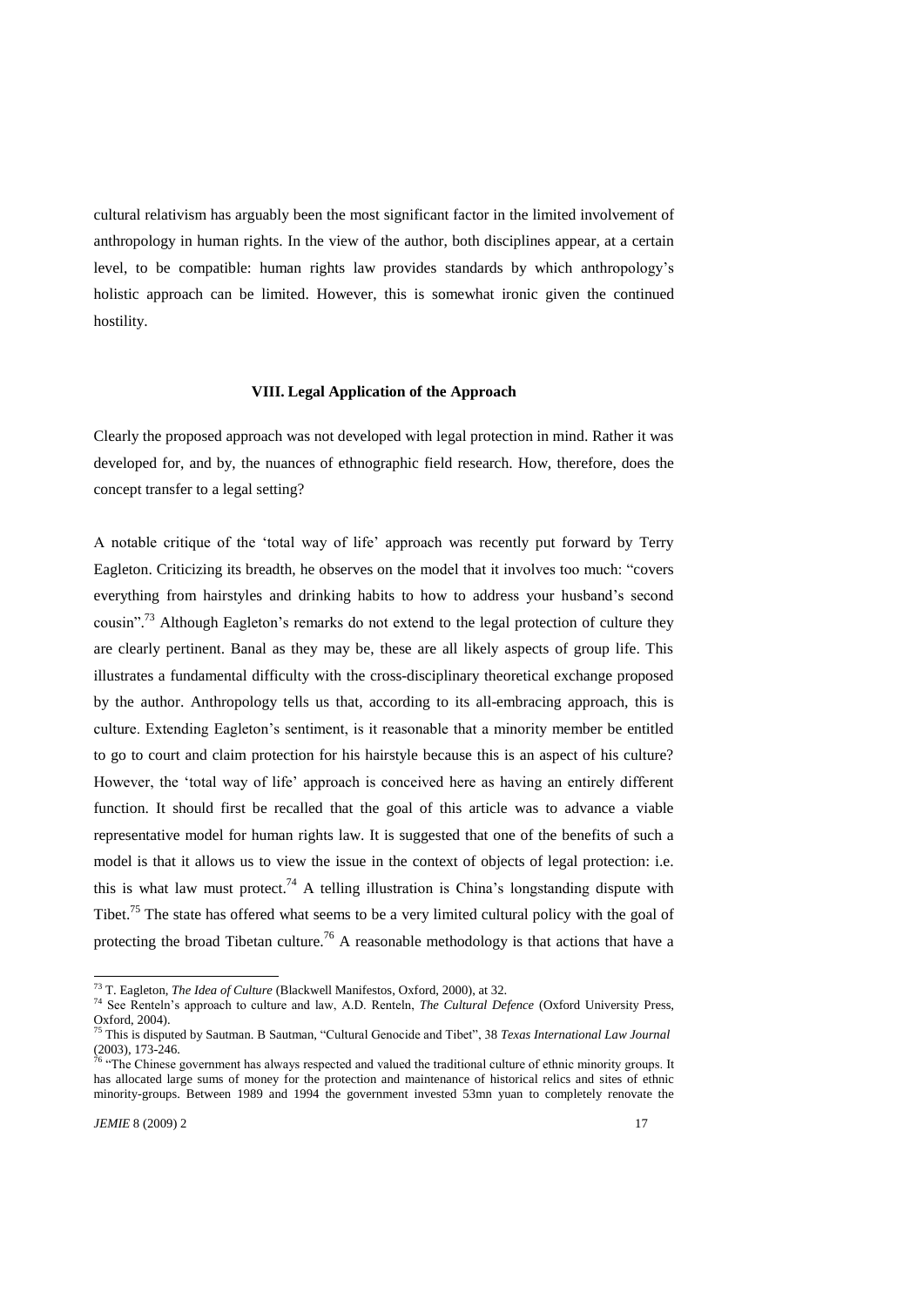substantive effect on culture are separated from less vital activities. This echoes Stamatopoulou's approach in her recent study on cultural rights.<sup>77</sup> This is a case-specific approach to culture that does not *prima facie* dismiss an element of culture from protection without first considering its specific circumstances. In a sense, this configuration is already evident within the human rights forum. The Human Rights Committee, quantitatively speaking the body with the most voluminous jurisprudence on the subject, has been protecting cultural groups from outside threats to their cultural existence and has applied this filtering system.<sup>78</sup> Heretofore, its cultural thinking has been largely related to indigenous groups and reveals a highly traditional focus, which calls into question its relevance in the modern world. The discourse on the intersection of law and culture has witnessed an inquiry into the intrinsic capacity of the legal process to protect culture, to which the obvious retort is that this *is* occurring in human rights law. 79

Second, the lesson from contemporary anthropology is that legal practitioners must acknowledge the cultural realities of contemporary life, including indigenous groups. The absence of such reasoning was poignantly illustrated in the recent *Yorta Yorta,* which, in the author's view, was rejected on the basis of a highly static and restrictive reading of culture. $80$ That decision was to have profound ramifications for the long struggle of indigenous Australians in securing land rights, signally a 'reeling in' of the landmark *Mabo* case.<sup>81</sup> Canadian jurisprudence has recently seen a related controversy: in *R v. Van der Peet*, the Canadian Supreme Court upheld the appellant's conviction for commercially selling salmon, based on a highly restrictive 'integral to a distinctive culture' test, which was regarded as the basis for establishing an aboriginal right.<sup>82</sup> The test required claimants to prove that the

1

**Comment [KN6]:** What is occurring? The protection of culture by law? Should be made a bit clearer.

world-famous Potala Palace in Tibet and finished 111 projects. This is the biggest renovation of the Potala Palace since it was constructed early in the Qing dynasty in the mid-17th century. In 1991 the government invested more than 30m yuan and provided manpower and material for the renovation of the Kumbum Monastery, a Tibetan Buddhist establishment in Qinghai". Chinese State Council, White Paper on Human Rights  $(1995)$ .

Stamatopoulou, *supra* note 2, at 112-5.

<sup>78</sup> See for example *Lovelace v. Canada*, UN Doc. CCPR/C/OP/1 (1995); *Kitok v. Sweden*, UN Doc.

CCPR/C/33/D/197/1985 (1988); *Lubicon Lake Band v. Canada*, UN Doc. CCPR/C/38/D/167/1984 (1990);

<sup>79</sup> See for example *Äärelä and Näkkäläjärvi v. Finland*, CCPR/C/73/D/779/1997 (2001); *Länsman v. Finland*, UN Doc. CCPR/C/83/D/1023/2001 (2005).

<sup>80</sup> Members of the Yorta Yorta Aboriginal Community v. Victoria [2002] HCA 58. See G. McIntyre, "Native

Title Rights after Yorta Yorta", 9 *James Cook University Law Review* (2003), 268-330. *Mabo and Others v. Oueensland,* 23 HCA [1992]. See G. Nettheim, "The Mabo Response in Australia:

Reconciliation or Continuing Conquest?‖, 10 *Anthropology Today* 8 (1994),8-11.

<sup>82</sup> R v. Van der Peet, 2 SCR [1996]. See generally R.L. Barsh and J.Y. Henderson, "Supreme Court's Van Der Peet Trilogy: Naive Imperialism and Ropes of Sand", 42 *McGill Law Journal* 993 (1997),3-19; M. Murphy, ―Culture and the Courts: A New Direction in Canadian Jurisprudence on Aboriginal Rights?‖, 34 *Canadian Journal of Political Science* 109 (2001), 109-129.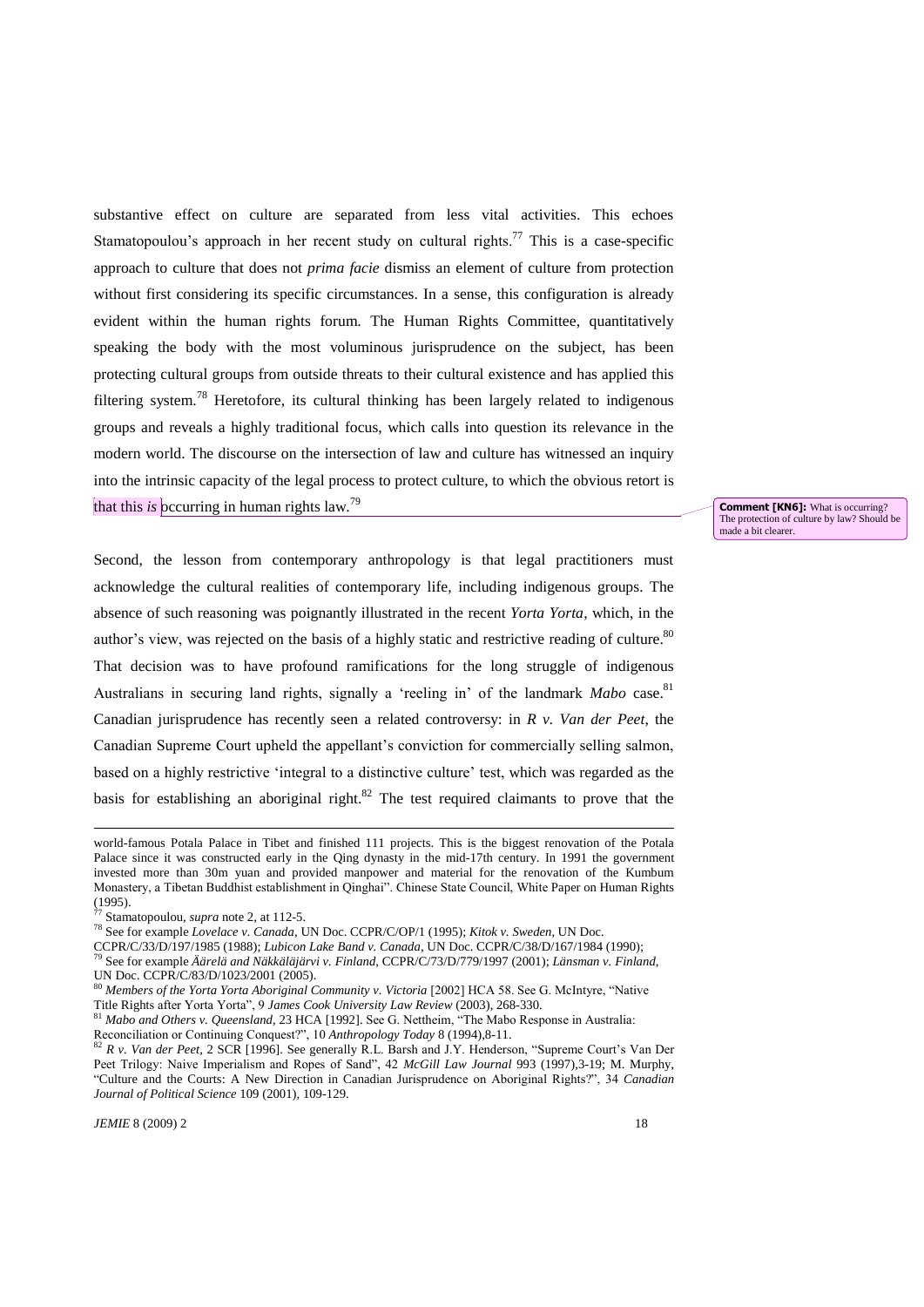relevant practice was integral to group life prior to European contact. Regrettably, the case rolled back the far more dynamic and contemporary approach taken by the Court in *R v.* Sparrow.<sup>83</sup> Again, the case was a substantial hurdle in the already difficult struggle of indigenous communities to secure rights.

### **IX. Conclusion**

The culture question is one of the most profound and challenging issues facing humanity today. In the hostile post-9/11 atmosphere, some minorities are under enormous pressure in terms of their very place in society. Under the call of securitization, the period has witnessed a reassessment of fundamental notions of national identity in some states. Of course, this has been a government-led initiative with minorities largely voiceless. This article has focused broadly on the human right system as a potential solution to this profound dilemma, and in particular on nuances within the legal process. Minority cultural identity is an established concern of human rights law, but it is gravely disadvantaged because it is at such a formative stage. Nonetheless, the overwhelming majority of states have recognized the rights of minorities to their own cultural identity, and have acceded in parallel to legal obligations.

Through the model it has advanced, this article has sought to clarify the regrettable lacuna in offering guidance to legal practitioners in this crucial and complex area. Much of the theoretical knowledge was gleaned from anthropology, academia's specialist in questions of culture. Anthropology is a wonderful source for cultural models as its theoretical life is informed by the experiences of reflexive field workers who commit to substantial periods of study while living among their subjects. Its theory is at once universal and local, and it is grounded in real-life communities. Through its application, this article has sought to capture a viable representative model for human rights law; put simply, this is what law must protect.

The holistic 'total way of life' approach is one that is synonymous with anthropology's traditional focus on the group: culture is everything. For human rights law, mandated to address (minority) groups, the model is equally applicable. This article sought to capture the

<sup>&</sup>lt;sup>83</sup> "The Musqueam have always fished for reasons connected to their cultural and physical survival. As we stated earlier, the right to do so may be exercised in a contemporary manner". *R v. Sparrow* 1 SCR [1990], at 1075. See generally M. Asch and P. Macklem, "Aboriginal Rights and Canadian Sovereignty: An Essay on R v. Sparrow", 29 A*tlanta Law Review* (1991), 498-517.